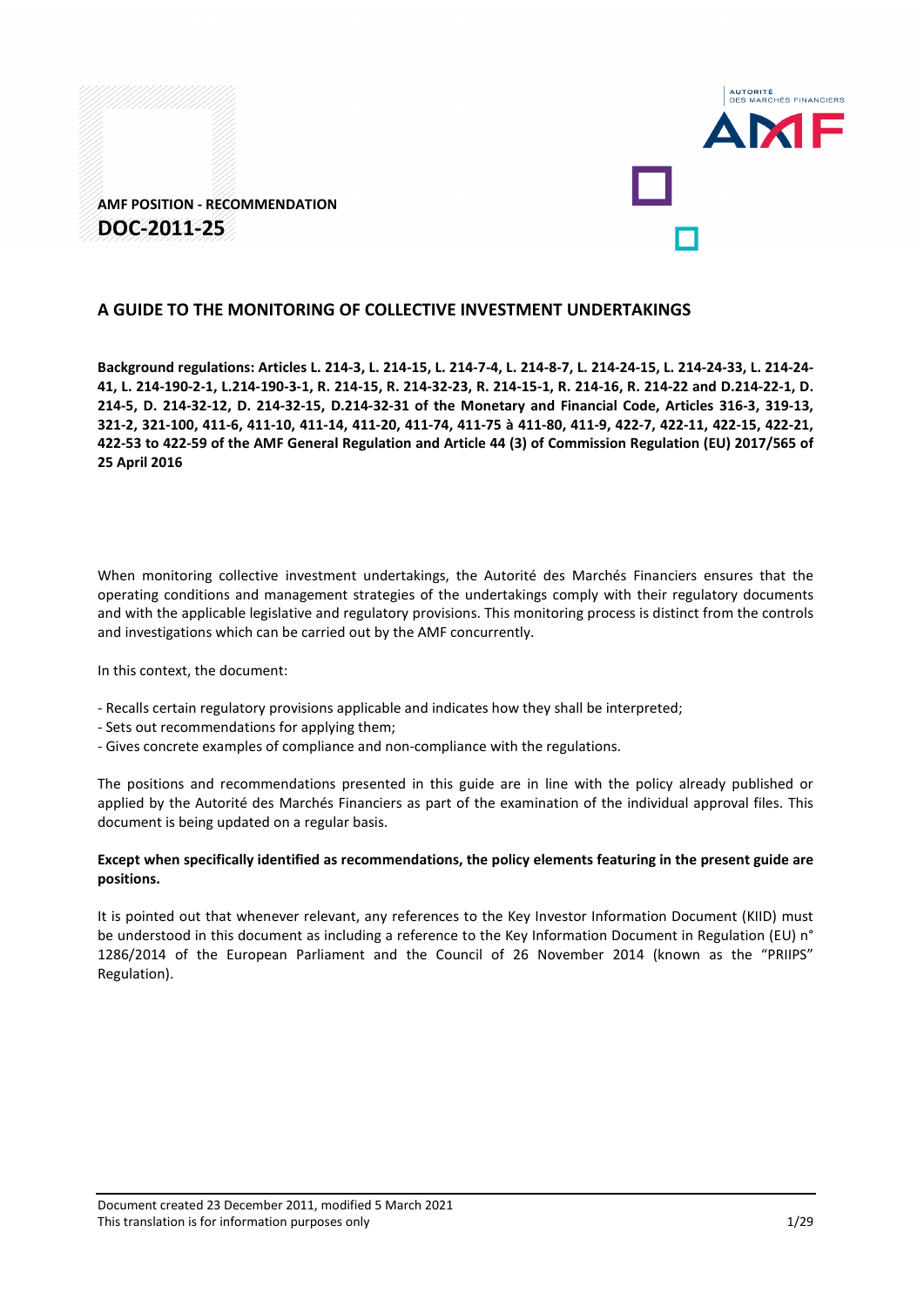

|         |                                                                                                           | <b>Table of contents</b>                                                                                                                                                                                                                                                                                          |  |  |  |
|---------|-----------------------------------------------------------------------------------------------------------|-------------------------------------------------------------------------------------------------------------------------------------------------------------------------------------------------------------------------------------------------------------------------------------------------------------------|--|--|--|
| $1_{-}$ |                                                                                                           |                                                                                                                                                                                                                                                                                                                   |  |  |  |
|         | 1.1.                                                                                                      | Adequacy between the programme of operations and the financial instruments used 4                                                                                                                                                                                                                                 |  |  |  |
|         | 1.2.                                                                                                      | Due diligence to be conducted in the event of a merger between a UCITS and other collective                                                                                                                                                                                                                       |  |  |  |
|         | 1.3.                                                                                                      | Due diligence to be conducted in the monetization of a collective investment undertaking using                                                                                                                                                                                                                    |  |  |  |
|         | 1.4.<br>index                                                                                             | Due diligence to be conducted when using financial contracts the underlying of which is a real estate                                                                                                                                                                                                             |  |  |  |
|         | 1.5.                                                                                                      | Due diligence to be conducted when introducing gates in real estate funds, professional real estate                                                                                                                                                                                                               |  |  |  |
|         | 1.5.1.                                                                                                    |                                                                                                                                                                                                                                                                                                                   |  |  |  |
|         | 1.5.2.                                                                                                    |                                                                                                                                                                                                                                                                                                                   |  |  |  |
|         | 1.5.3                                                                                                     |                                                                                                                                                                                                                                                                                                                   |  |  |  |
|         | 1.5.4.                                                                                                    |                                                                                                                                                                                                                                                                                                                   |  |  |  |
|         | 1.5.5.                                                                                                    |                                                                                                                                                                                                                                                                                                                   |  |  |  |
|         | 1.5.6.                                                                                                    |                                                                                                                                                                                                                                                                                                                   |  |  |  |
|         | 1.6.                                                                                                      |                                                                                                                                                                                                                                                                                                                   |  |  |  |
| 2.      |                                                                                                           |                                                                                                                                                                                                                                                                                                                   |  |  |  |
|         | 2.1.                                                                                                      | Managing the fund in the investors' interest and minimum amount of assets under management 9                                                                                                                                                                                                                      |  |  |  |
|         | 2.2.                                                                                                      | Executing significant redemptions orders, in particular when the collective investment undertaking                                                                                                                                                                                                                |  |  |  |
|         | 2.3.                                                                                                      |                                                                                                                                                                                                                                                                                                                   |  |  |  |
|         | 2.4.                                                                                                      |                                                                                                                                                                                                                                                                                                                   |  |  |  |
|         | 2.5.                                                                                                      |                                                                                                                                                                                                                                                                                                                   |  |  |  |
|         |                                                                                                           |                                                                                                                                                                                                                                                                                                                   |  |  |  |
| 3.      |                                                                                                           |                                                                                                                                                                                                                                                                                                                   |  |  |  |
|         | 3.1.                                                                                                      |                                                                                                                                                                                                                                                                                                                   |  |  |  |
|         |                                                                                                           |                                                                                                                                                                                                                                                                                                                   |  |  |  |
|         | 3.3. Must the collective investment undertaking that is created adopt the same legal form as the demerged |                                                                                                                                                                                                                                                                                                                   |  |  |  |
|         | 3.4.                                                                                                      |                                                                                                                                                                                                                                                                                                                   |  |  |  |
|         | 3.5.                                                                                                      | Which assets can be kept by the demerged collective investment undertaking? 16                                                                                                                                                                                                                                    |  |  |  |
|         | 3.6.                                                                                                      |                                                                                                                                                                                                                                                                                                                   |  |  |  |
|         | 3.7.                                                                                                      | Are Instructions DOC-2011-19, DOC-2011-20, DOC-2011-21, DOC-2011-22 and DOC-2012-06<br>applicable in the event of a merger decided on pursuant to the second paragraph of Articles L. 214-7-4, L.<br>214-8-7, L. 214-24-33, L. 214-24-41, L. 214-190-2-1 or L. 214-190-3-1 of the Monetary and Financial Code? 17 |  |  |  |
|         | 3.8.                                                                                                      | Does a demerger decided on pursuant to Articles L. 214-7-4, L. 214-8-7, L. 214-24-33, L. 214-24-41, L.<br>214-190-2-1 or L. 214-190-3-1 of the Monetary and Financial Code give investors in the demerged collective                                                                                              |  |  |  |
|         | 3.9.                                                                                                      | Can past performances of the demerged collective investment undertaking be mentioned in the<br>documents (prospectus, marketing materials, etc.) of the new collective investment undertaking?  17                                                                                                                |  |  |  |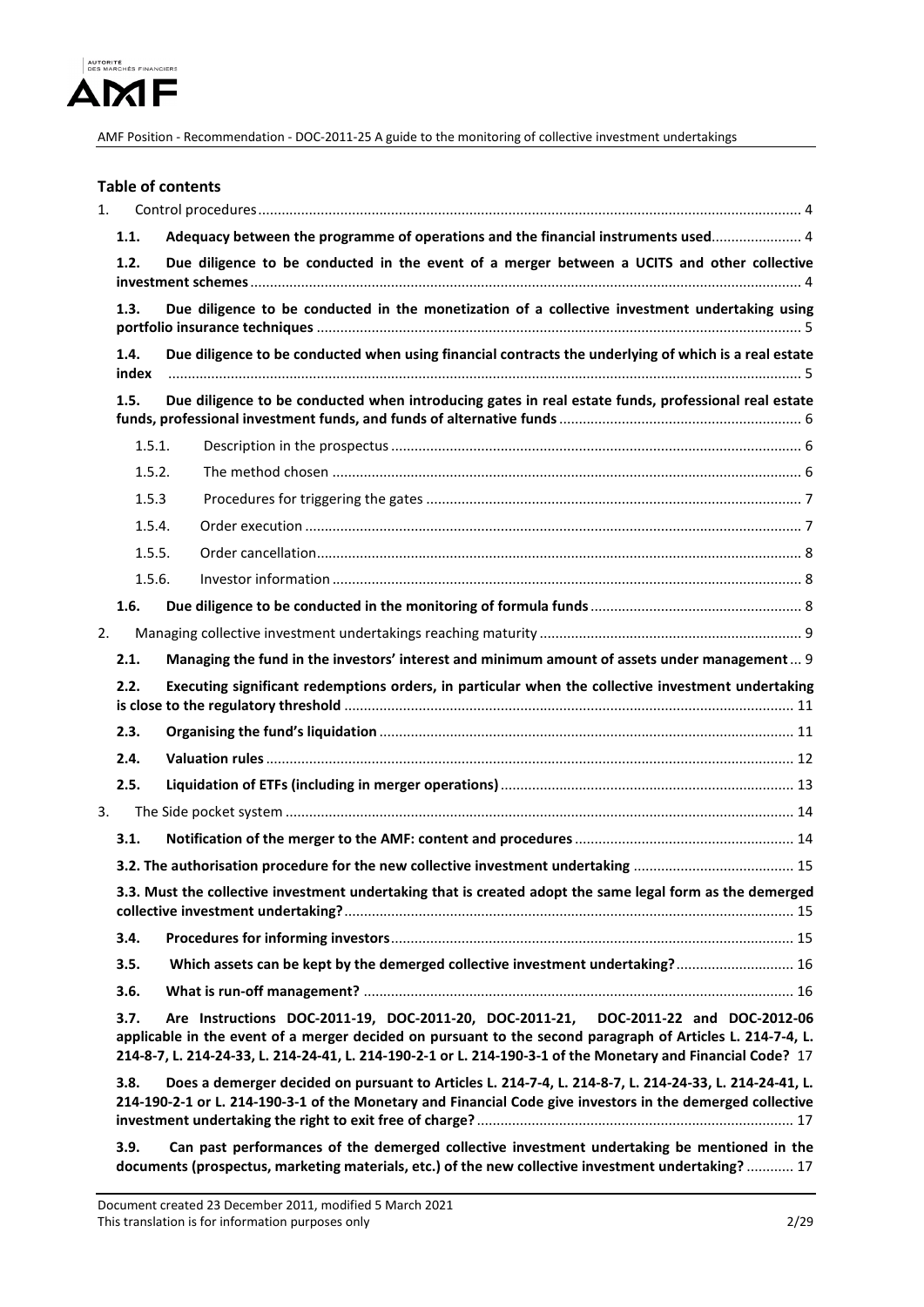

|    | 3.10                                                                                                                                                                                                               | Can the new collective investment undertaking that is created be transformed, merged or                                                                                                                                                                                                                                               |  |  |  |
|----|--------------------------------------------------------------------------------------------------------------------------------------------------------------------------------------------------------------------|---------------------------------------------------------------------------------------------------------------------------------------------------------------------------------------------------------------------------------------------------------------------------------------------------------------------------------------|--|--|--|
|    |                                                                                                                                                                                                                    | 3.11 Do the provisions of Articles 423-33 to 423-44 of the AMF General Regulation continue to apply to<br>professional specialised funds formed pursuant to the second paragraph of Articles L. 214-7-4, L. 214-8-7, L.<br>214-24-33, L. 214-24-41 of the Monetary and Financial Code in their wording prior to Law n° 2019-486 of 22 |  |  |  |
| 4. |                                                                                                                                                                                                                    |                                                                                                                                                                                                                                                                                                                                       |  |  |  |
|    | 4.1.                                                                                                                                                                                                               |                                                                                                                                                                                                                                                                                                                                       |  |  |  |
|    | 4.2.                                                                                                                                                                                                               |                                                                                                                                                                                                                                                                                                                                       |  |  |  |
| 5. |                                                                                                                                                                                                                    |                                                                                                                                                                                                                                                                                                                                       |  |  |  |
|    | 5.1.                                                                                                                                                                                                               |                                                                                                                                                                                                                                                                                                                                       |  |  |  |
|    | 5.2.                                                                                                                                                                                                               | Compliance with the rules imposed by the categorisation or set out in the key investor information                                                                                                                                                                                                                                    |  |  |  |
|    | 5.3.                                                                                                                                                                                                               |                                                                                                                                                                                                                                                                                                                                       |  |  |  |
|    | 5.4.                                                                                                                                                                                                               |                                                                                                                                                                                                                                                                                                                                       |  |  |  |
|    | Offsetting exposure to index futures with a basket of equities as part of the commitment calculation<br>5.5.                                                                                                       |                                                                                                                                                                                                                                                                                                                                       |  |  |  |
|    | 5.6.                                                                                                                                                                                                               |                                                                                                                                                                                                                                                                                                                                       |  |  |  |
|    | 5.7.                                                                                                                                                                                                               |                                                                                                                                                                                                                                                                                                                                       |  |  |  |
|    | 5.8.                                                                                                                                                                                                               |                                                                                                                                                                                                                                                                                                                                       |  |  |  |
| 6. |                                                                                                                                                                                                                    |                                                                                                                                                                                                                                                                                                                                       |  |  |  |
|    | 6.1.                                                                                                                                                                                                               | Determining the investment objective on the basis of market assumptions made by the                                                                                                                                                                                                                                                   |  |  |  |
|    | 6.2.                                                                                                                                                                                                               | Consistency of certain types of UCITS transformations or of certain movements in liabilities with the                                                                                                                                                                                                                                 |  |  |  |
|    | 6.3.                                                                                                                                                                                                               |                                                                                                                                                                                                                                                                                                                                       |  |  |  |
|    | 6.4.                                                                                                                                                                                                               |                                                                                                                                                                                                                                                                                                                                       |  |  |  |
|    | Consistency of the information provided in the key investor information document (KIID) and in the<br>6.5.<br>prospectus with the information disseminated in the marketing materials of the collective investment |                                                                                                                                                                                                                                                                                                                                       |  |  |  |
|    | 6.6.                                                                                                                                                                                                               |                                                                                                                                                                                                                                                                                                                                       |  |  |  |
|    | 6.7.                                                                                                                                                                                                               | Transformation of a fund established with a pre-determined time horizon (excluding formula funds)                                                                                                                                                                                                                                     |  |  |  |
| 7. |                                                                                                                                                                                                                    |                                                                                                                                                                                                                                                                                                                                       |  |  |  |
| 8. |                                                                                                                                                                                                                    |                                                                                                                                                                                                                                                                                                                                       |  |  |  |
|    |                                                                                                                                                                                                                    |                                                                                                                                                                                                                                                                                                                                       |  |  |  |
|    |                                                                                                                                                                                                                    |                                                                                                                                                                                                                                                                                                                                       |  |  |  |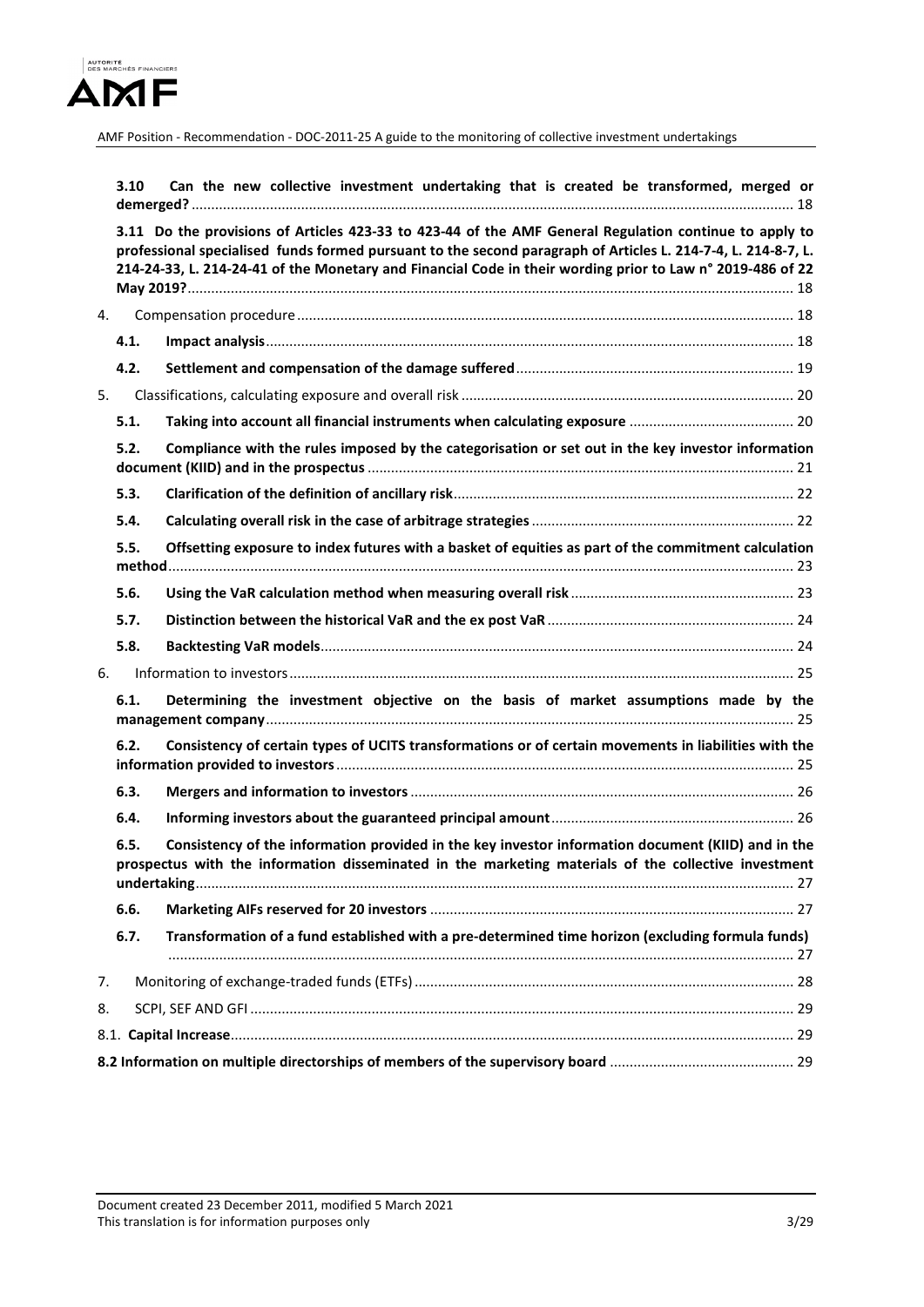

## <span id="page-3-0"></span>1. CONTROL PROCEDURES

## <span id="page-3-1"></span>**1.1. Adequacy between the programme of operations and the financial instruments used**

Scope: Collective investment undertakings

Pursuant to Articles 316-3 and 321-2 of the AMF General Regulation, the asset management company approval application file shall include "a programme of operations for each of the services that [it] intends to provide, specifying the conditions in which it expects to provide those services and indicating the type of transactions envisaged and its organisational structure." Moreover, Article 6 of Chapter II, Title [1](#page-3-3) of Instruction 2008-03<sup>1</sup> stipulates that the programme of operations "is adapted to both the portfolios managed and the instruments used as part of the management strategy implemented by the company (…)."

It is the duty of the asset management company to ensure that the type of financial instruments used is consistent with the management strategies implemented on the first hand, and that its organisational structure is adapted to the means at its disposal on the other hand. Peculiar attention must be paid to the ability of the asset management company to identify the risks linked to the financial instruments used and the strategies implemented and to value these financial instruments in an independent and accurate manner. In particular, the analysis cannot possibly rely only on the legal characterisation (equities, bonds) of the securities acquired.

For instance, an asset management company whose programme of operations restricts itself to describing the procedures for using listed financial instruments and simple futures financial instruments cannot use exotic options or structured products containing derivatives (like complex EMTN or structured certificates) when managing its collective investment undertakings if it fails to describe the means necessary to operate this activity in the programme of operations. Conversely, the asset management company can update its programme of operations, pending prior approval by the Autorité des Marchés Financiers, so as to acquire the right to conduct such activities.

Specific case of derivatives on hedge fund indexes

Collective investment undertakings are entitled to use derivatives on hedge fund indexes, provided that the programme of operations of the asset management company qualifies for the use of financial contracts, also referred to as "financial futures instruments."

Using this option requires the asset management company to check that the index complies with the criteria according to which it can be characterised as a financial index, pursuant to Article R. 214-16 of the Monetary and Financial Code. In this context, the asset management company must check in collaboration with the Autorité des Marchés Financiers that it has the required organisational structure, human and technical means to operate as an "alternative fund of funds."

Finally, it is recalled that the key investor information document and the prospectus of the collective investment undertaking must provide adequate information.

## <span id="page-3-2"></span>**1.2. Due diligence to be conducted in the event of a merger between a UCITS and other collective investment schemes**

Scope: UCITS

-

Document created 23 December 2011, modified 5 March 2021 This translation is for information purposes only the state of the state of the state of the 4/29 and 4/29 and 4/29

<span id="page-3-3"></span><sup>1</sup> Instruction AMF DOC- 2008-03 - Approval procedures for asset management companies, disclosure requirements and passport.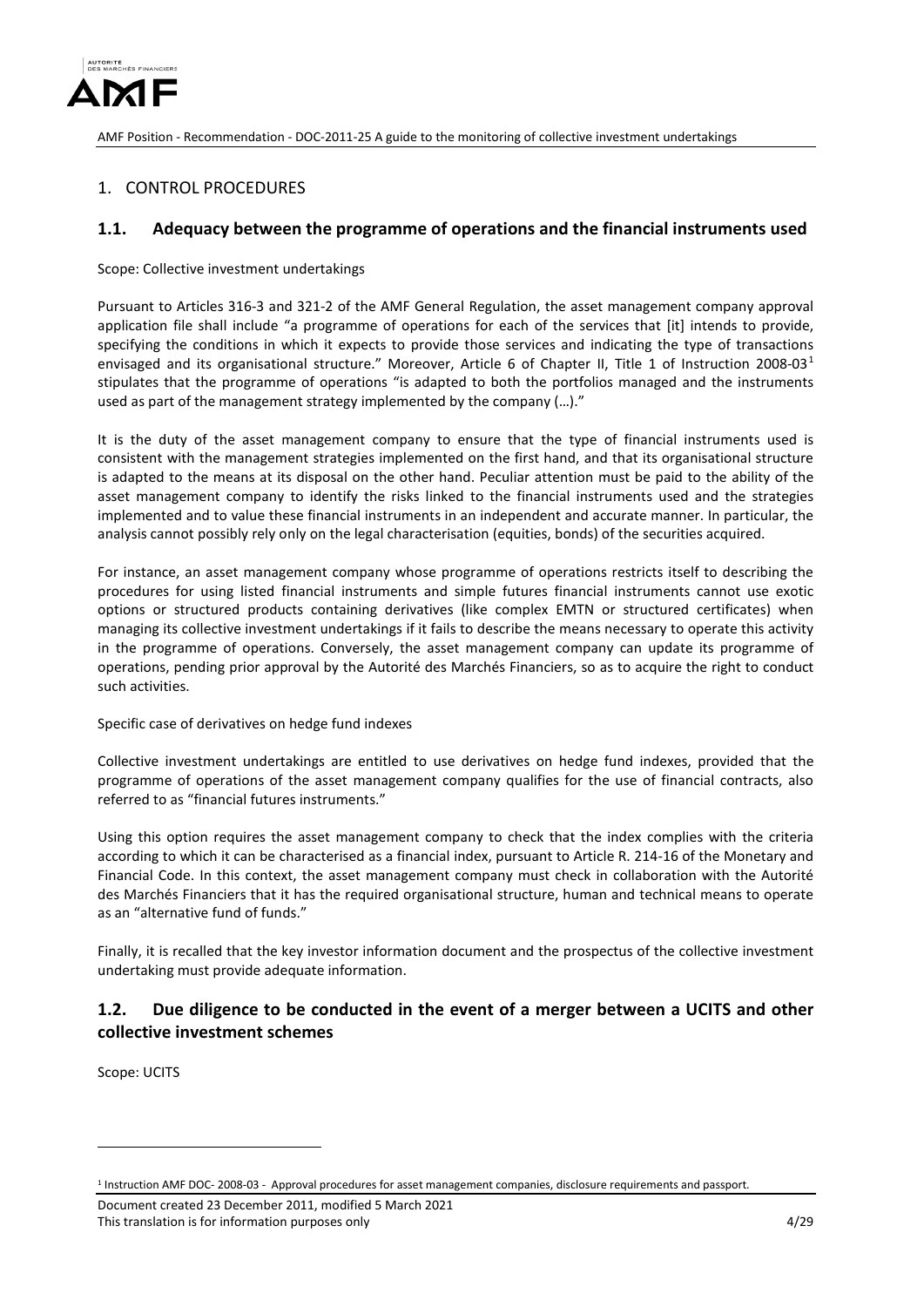

Pursuant to Article 411-3 of the AMF General Regulation, a UCITS cannot transform itself into a different collective scheme and cannot possibly undergo a transformation having equivalent effects. Accordingly, it is excluded that a UCITS be split, being replaced by a UCITS and a different collective investment.<sup>[2](#page-4-2)</sup>

However, a UCITS may merge with a different UCITS or another collective investment scheme.

If the disappearing fund is a UCITS, the management company shall ensure, prior to the merger, that the countries in which the disappearing UCITS is marketed are countries in which the receiving UCITS is marketed.

## <span id="page-4-0"></span>**1.3. Due diligence to be conducted in the monetization of a collective investment undertaking using portfolio insurance techniques**

Scope: Collective investment undertakings

Certain UCITS and AIFs follow a portfolio insurance-type technique (e.g. CPPI).

In such cases, one of the risks associated with this type of management is the risk of monetization.

The asset management company must act in the best interests of investors. Among other things, it must:

- study the likelihood that the UCITS or AIF might be exposed to risky assets once again;

- determine whether there are grounds or not to carry out a transfer or dissolution of the UCITS or AIF.

This approach must make it possible to avoid any situation in which the monetarized UCITS or AIF no longer delivers any performance , for example, without a prospect of any change.

As a general rule, all management companies must consider whether it is appropriate to accept subscriptions to a UCITS or AIF whose performance is very limited due to a cushion that has become too small.

## <span id="page-4-1"></span>**1.4. Due diligence to be conducted when using financial contracts the underlying of which is a real estate index**

Scope: Collective investment undertakings

In order to be declared as underlying assets eligible to the financial contracts (or financial futures instruments) entered into by a collective investment undertaking, financial indexes must meet the requirements set out in I of Article R214-16 and in I of Article R.214-22 or in Article R. 214-32-25 and in I of Article R. 214-32-30 of the Monetary and Financial Code on the composition and representativeness of the index and its mode of dissemination.

Among financial indexes can be found indexes related to yearly completed real estate transactions completed in a country, a geographical region or a given sector.

Besides, in order to meet its valuation obligation, the management company is required to assess the depth and efficiency of the market for the financial contracts linked to the index chosen.

Consequently, this means that the management company must address both the issue of the eligibility of the index as an asset of a collective investment undertaking and also the depth and efficiency of the market to which it refers.

-

<span id="page-4-2"></span><sup>&</sup>lt;sup>2</sup> Excluding the specific regime governing side pocket funds.

Document created 23 December 2011, modified 5 March 2021 This translation is for information purposes only 5/29 Services on the state of the state of the state of the state of the state of the state of the state of the state of the state of the state of the state of the state of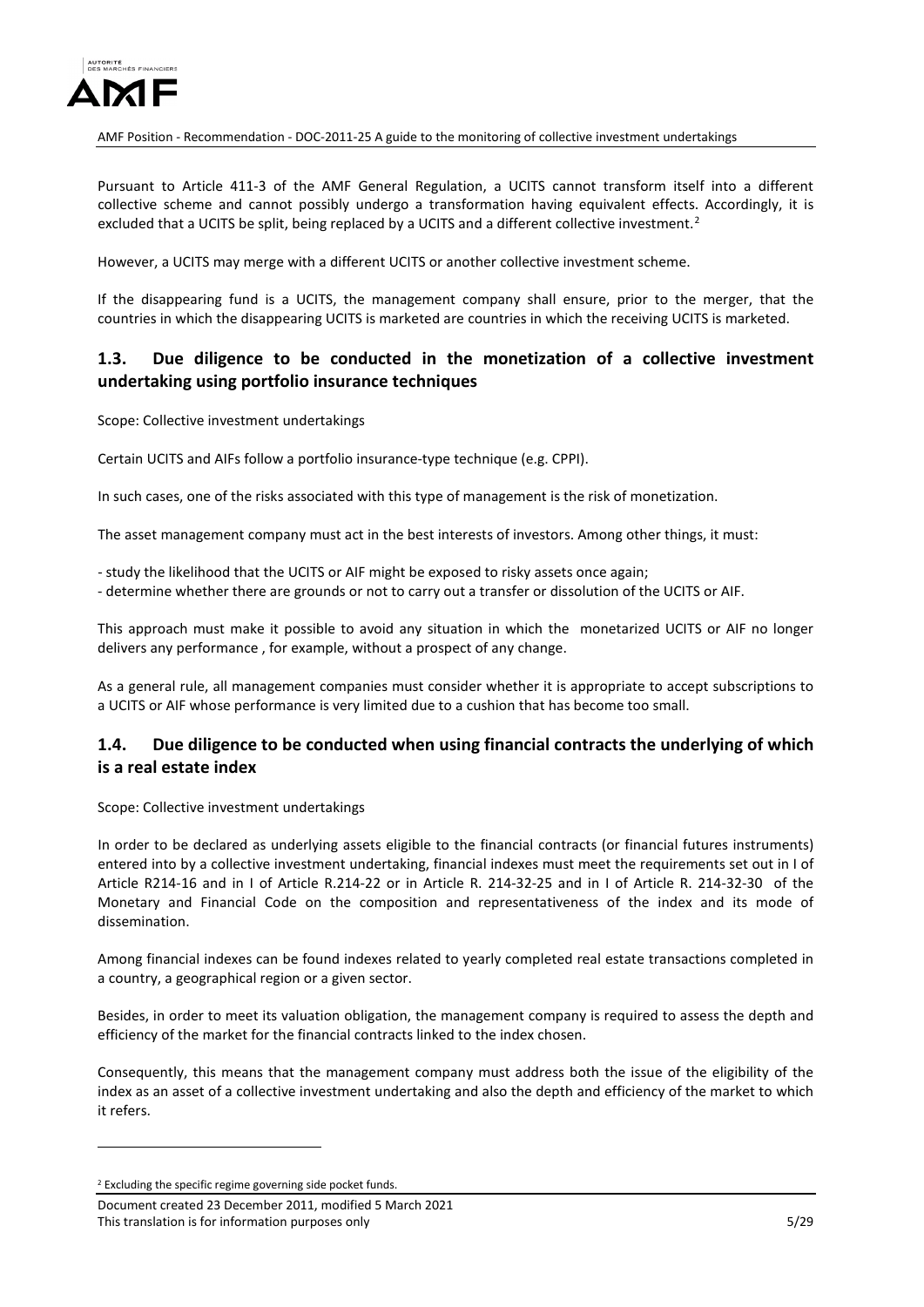

Moreover, management companies are reminded that they must check whether or not using these instruments is compliant with the programme of operations approved by the AMF before they start using them.

Index-tracking UCITS comply with AMF Position DOC-2013-06 – Exchange-traded funds and other UCITS issues

## <span id="page-5-0"></span>**1.5. Due diligence to be conducted when introducing gates in real estate funds, professional real estate funds, professional investment funds, and funds of alternative funds**

Scope: Real estate collective investment undertakings (OPCI)/Professional real estate collective investment undertakings/Professional investment funds/Funds of alternative funds

Introducing gates allows deferring redemptions on the basis of several net asset values as soon as they exceed a certain threshold, determined in an objective manner.

Passive management must be compatible with the gates introduced. In that respect, before they implement the gates, management companies are required to contact their depository and the concerned service providers in order to check the compatibility of the contemplated scheme, both as regards flow processing and the information provided to investors.

#### <span id="page-5-1"></span>1.5.1. Description in the prospectus

The functioning of the gates must be described accurately in the prospectuses of the AIFs concerned.

#### <span id="page-5-2"></span>1.5.2. The method chosen

The method chosen shall be consistent with the structure of the fund's assets and liabilities.

It is necessary that the threshold above which gates may be activated is not such as to undermine the open nature of the AIFs concerned.

In the case of a professional investment fund or fund of alternative funds whose net asset value is fixed on a monthly basis, this requirement is considered to be complied with when the threshold is not lower than 10% of its net assets. Moreover, management companies shall determine the periodicity for calculating the net asset value when the professional investment fund or the fund of alternative funds uses a gate mechanism. Indeed, while it is possible to introduce gates amounting to 10% of the net assets with a net asset value calculated on a monthly basis, it is impossible to introduce a gate amounting to 0.5% of each daily net asset value as it would result in the professional investment fund or fund of alternative funds losing its open nature.

In the case of real estate funds, excluding professional real estate funds, gating thresholds should enable holders to be repaid at at least 2% of the fund's net assets every month, and redemption requests should be executed and settled within one year at most from receipt of the order, including notice periods. This gate threshold is possible only for a real estate fund whose documentation explicitly refers to the illiquid nature of its units or shares.

The level of non-executed orders shall be determined after the end of the period dedicated to centralising the orders. This meets the need to inform the concerned investors at the earliest opportunity and aims to give them the possibility to submit, in compliance with the notice deadlines and if they want to, a new order for the fraction of non-executed orders (see item on the execution of orders).

The trigger threshold of the gates is calculated on the basis of the amount of redemptions, minus the amount of subscriptions.

Document created 23 December 2011, modified 5 March 2021 This translation is for information purposes only **6/29** and the set of the set of the set of the set of the set of the set of the set of the set of the set of the set of the set of the set of the set of the set of the set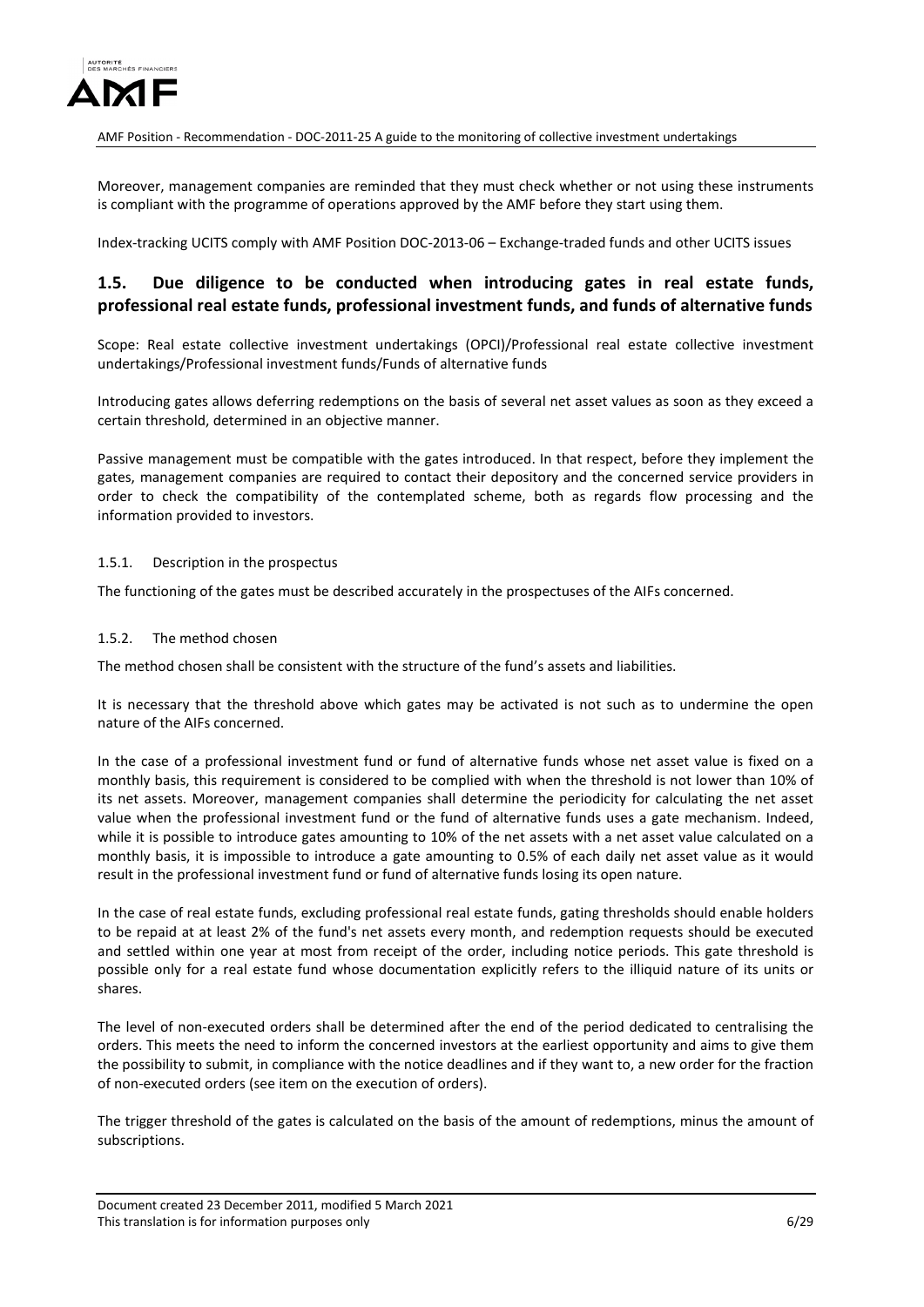

• Real estate collective investment undertakings (OPCI)/Professional real estate collective investment undertakings/Funds of alternative funds offering only one category of units:

For such AIFs, the threshold at which the gate is triggered is calculated at the end of the period dedicated to centralising the orders by calculating the number of redemptions minus the number of subscriptions, expressed in terms of shares, in relation to the total number of units of the fund's latest net asset value. The threshold may also be measured in amounts under the following conditions.

• Real estate collective investment undertakings (OPCI)/Professional real estate collective investment undertakings/Funds of alternative funds offering several categories of units:

These AIFs may set different thresholds for triggering the gate depending on the categories of units.

For AIFs of this type, the threshold at which the gate is triggered is measured at the end of the period dedicated to centralising the orders. The redemptions, minus subscriptions, expressed as an amount (number of units multiplied by the latest net asset value), are brought back to the net assets of the fund's net asset value.

If indicative net asset values have been calculated previously, they can be endorsed. Overall, the management company shall make the necessary adjustments to determine the reference net assets on the basis of the information it was provided with since the net asset value was last calculated.

The net asset values used for net redemptions (numerator) expressed in amounts are those related to the net assets used in the calculation (denominator).

Back-and-forth transactions, for a same number of units and executed on the basis of the same net asset value and by a single investor or beneficial owner, are not included in the calculation of the gates. They may escape being fractionated insofar as the prospectus provides for it. This provision allows avoiding that an investor who completes a back-and-forth transaction has its redemption order fractionated while a subscription order of a similar amount offsets the impact of this redemption order on the AIF.

### <span id="page-6-0"></span>1.5.3 Procedures for triggering the gates

The management company is free to trigger the gate mechanism, as provided for in the prospectus. Before it makes this decision, it shall ensure that the principle of investors' fair treatment is being complied with. It must act in the interest of the remaining investors and avoid the risks of conflicts of interests.

The decision of triggering the gates shall only be made in the interest of the remaining investors. The gates shall not be negotiable by investors submitting orders on the basis of a unique net asset value. Should the management company decide not to trigger the gates for a net asset value, the decision shall be documented and held at the AMF's disposal.

#### <span id="page-6-1"></span>1.5.4. Order execution

Orders exceeding the level at which the gate is triggered are not executed. The rules governing the reduction of orders must ensure that investors leaving the fund are treated fairly. Reducing the orders to the same extent for all investors is usually the most appropriate mechanism. However, it shall be adapted to suit certain complex gate mechanisms such as the schemes under which the orders placed within a certain threshold are executed first and the number of orders exceeding that threshold are reduced in order to meet the gate requirements. Management companies may potentially be required to adapt the characteristics of the fund's units so as to allow partial execution, either by reducing the value of the units or by fractionating them.

Moreover, management companies shall determine and specify in the prospectus of the AIF if the non-executed orders will be cancelled or deferred and executed on the basis of the following net asset value. This point shall be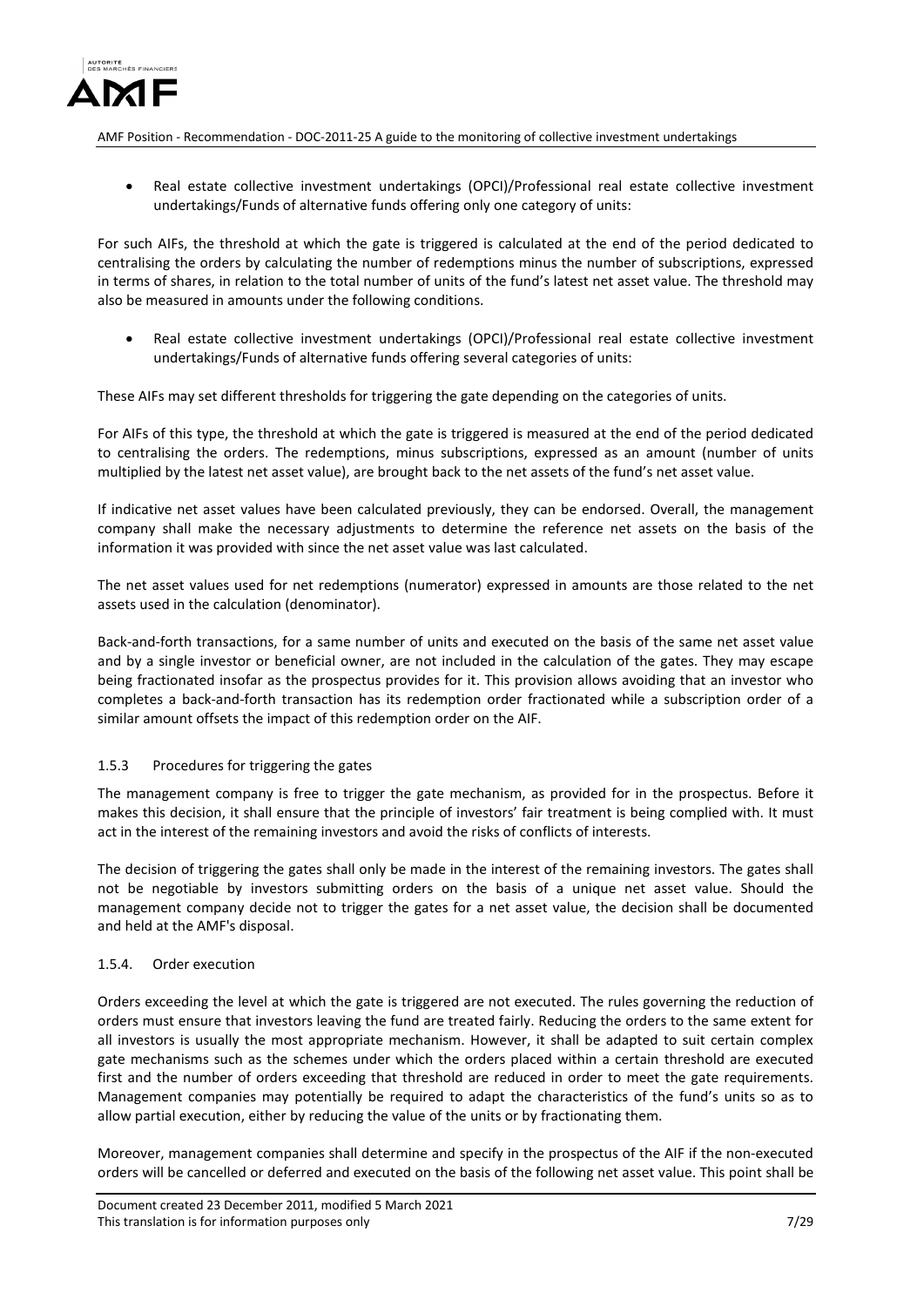

assessed in the light of the liquidity management overall scheme, and more particularly by taking into consideration the consequences resulting from systematically deferring the orders that would help maintain systematic demand for redeeming units in the AIF concerned. Management companies shall also assess the fact that introducing a scheme under which orders are automatically deferred incites investors to anticipate their redemption requests in order to secure a place in the waiting line. As regards this peculiar issue, they shall ensure, together with the relevant market participants (depositaries, centralist,…), that the scheme can be operated.

Where the scheme depends on non-executed orders being deferred and executed on the basis of the following net asset value, deferred orders have no priority over the new redemption orders to be executed on the basis of the current net asset value. Should redemption orders be fractionated once again on the basis of the current net asset value, they shall be fractionated under the same conditions as the new subscription orders. This principle allows once again avoiding that investors who wish to leave the AIF be penalised by redemption orders previously submitted by other investors. It also helps reduce the risk that investors be tempted to anticipate their redemptions orders to secure a place in the waiting line.

Given the necessity to submit orders once again or to defer them, management companies are required to determine a periodicity for determining the net asset value and notice periods which allow investors to submit their orders again. Asset management companies cannot possibly escape their obligation to inform investors about the mandatory notice periods. The management companies shall provide for arrangements for identifying the deferred orders or the orders that were submitted again in accordance with the mandatory notice period. Investors shall not be penalised by being prevented from deferring their orders or submitting them again on the basis of the following net asset value. Indeed, it is necessary to comply with this schedule in order to be able to initiate the transactions in the AIF's net assets in a timely manner (the underlying hedge funds for instance).

Introducing gates can prove to be a sensitive issue, for operating reasons, when the frequency for setting the net asset value is high (a daily or weekly frequency for instance).

#### <span id="page-7-0"></span>1.5.5. Order cancellation

The management company shall ensure that orders submitted prior to the order centralisation date cannot possibly be changed, including through cancellation requests which could be assimilated to late trading operations. Moreover, the management company shall not give any details on the level of the subscription and redemption orders placed that would have an investor anticipate whether the gate is likely to be triggered or not.

#### <span id="page-7-1"></span>1.5.6. Investor information

-

In the event of cancellation, investors of whom a fraction of orders has not been executed shall be informed of it within timeframes allowing them to submit the non-executed orders on the basis of the next net asset value. The procedures for informing investors are provided for in the AIF's prospectus.

## <span id="page-7-2"></span>**1.6. Due diligence to be conducted in the monitoring of formula funds**

When the management company acquires a financial instrument derivative, it must not base itself only on the valuation from the counterparty, but must perform its own counter-valuation. The difference between the price from the counterparty and that obtained by the internal valuation must be carefully monitored throughout the lifetime of the fund in order to avoid any uniustified leaps in the net asset value<sup>[3](#page-7-3)</sup> linked to any catch-up phenomena, in particular at maturity, when the valuation of the financial instrument derivatives results from the

<span id="page-7-3"></span><sup>&</sup>lt;sup>3</sup> This targets any unjustified movements in the net asset value. Some movements in the net asset value may be inevitable at maturity due to the Bid-Mid spread when the fund is not the subject of a bid valuation on the last day, for example.

Document created 23 December 2011, modified 5 March 2021 This translation is for information purposes only **8/29** and the set of the set of the set of the set of the set of the set of the set of the set of the set of the set of the set of the set of the set of the set of the set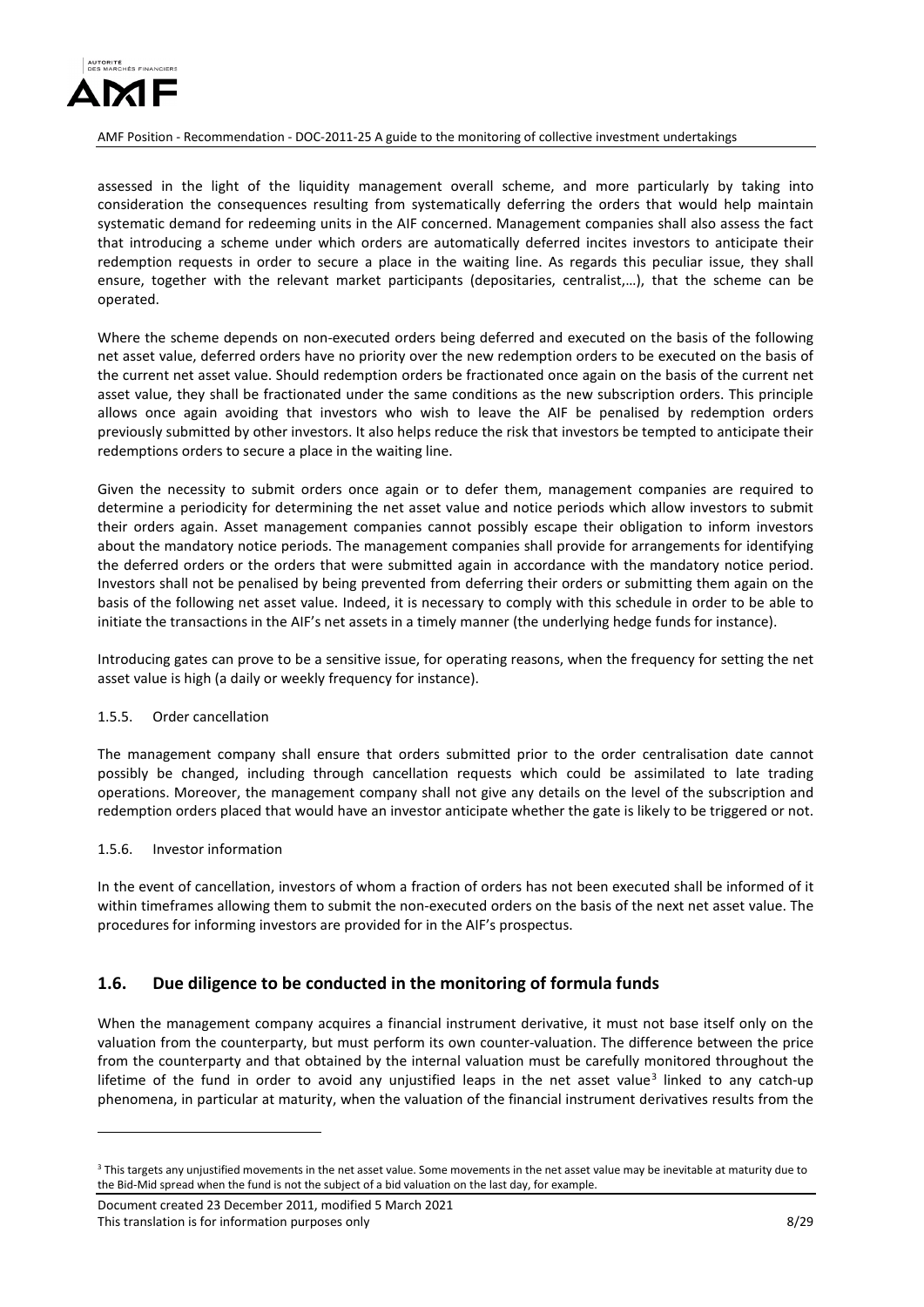

application of a contractual formula. An inappropriate valuation during the lifetime might lead any holders making redemptions during this period being penalised by an excessively low valuation.

## <span id="page-8-0"></span>2. MANAGING COLLECTIVE INVESTMENT UNDERTAKINGS REACHING MATURITY

## <span id="page-8-1"></span>**2.1. Managing the fund in the investors' interest and minimum amount of assets under management**

Scope: UCITS/Retail investment funds/Private equity funds/Funds of alternative funds/Professional investment funds/Declared funds

The minimum asset under management thresholds set by the regulations are low: €300,000 for common funds and open-ended investment companies.<sup>[4](#page-8-2)</sup> Many management strategies require a higher minimum amount of assets under management in order to be implemented in the interest of the investors. It is the duty of the management company or collective investment undertaking to make the necessary arrangements for:

- identifying the situations under which the fund's net assets are likely to become too low for the fund to be managed in the interest of the investors;

- defining and implementing measures aimed at ensuring that the fund is managed in the interest of the investors: looking for new subscriptions to preserve the fund's net assets at a sufficient level, transformation, mergers or winding-ups if it is impossible to preserve the fund's net assets at a sufficient level.

Accordingly, it is not acceptable to wait systematically that the fund's net assets fall below the minimum amount of assets under management to implement corrective measures. The decisions on the future of a collective investment undertaking shall be exclusively made in the investors' interest and shall by no means give precedence to the interest of the management company over that of the investors.

A management company notes that the fund's net assets are decreasing on a regular basis and that they will inevitably fall below the €300,000 minimum amount of assets under management. It believes that the fund has no commercial future and that is must consequently be liquidated. However, it considers that the fund can still be managed despite the decline in its net assets. The management company does not want to be seen as the party which initiates the fund's liquidation, fearing this will undermine its image amongst its clients. Accordingly, it decides to wait for the fund's net assets to fall below the €300,000 minimum amount of assets under management and stay below this threshold for more than 30 days before making the decision to liquidate the fund. This allows the management company to present its decision to its clients as the direct consequence of a regulatory provision and not as a decision of its own.

This method is not compliant with the regulation because:

- It leads the management company to give precedence to its own interest (its image amongst customers) over that of the investors in the fund (who, on the one hand, invest in a fund which is soon to be liquidated without knowing it and, on the other hand, will suffer the consequences of the fund's liquidation when submitting their redemption requests in the next few weeks);

- The information provided to investors is not "clear, accurate and non-misleading" since it presents the fund's liquidation as the consequence of a regulatory provision while it is in fact a decision of the management company itself.

Moreover, it is recalled that the management strategy implemented by the collective investment undertaking shall be consistent with the strategy described in the prospectus in all circumstances. The fact that the fund's net

-

<span id="page-8-2"></span><sup>4</sup> Except for dedicated funds (Article 422-94 of the AMF General Regulation) and formula funds (Articles 411-21, paragraph 4 and Article 422- 22, paragraph 4 of the AMF General Regulation).

Document created 23 December 2011, modified 5 March 2021 This translation is for information purposes only **19929** Section 2012 12:30 This translation is for information purposes only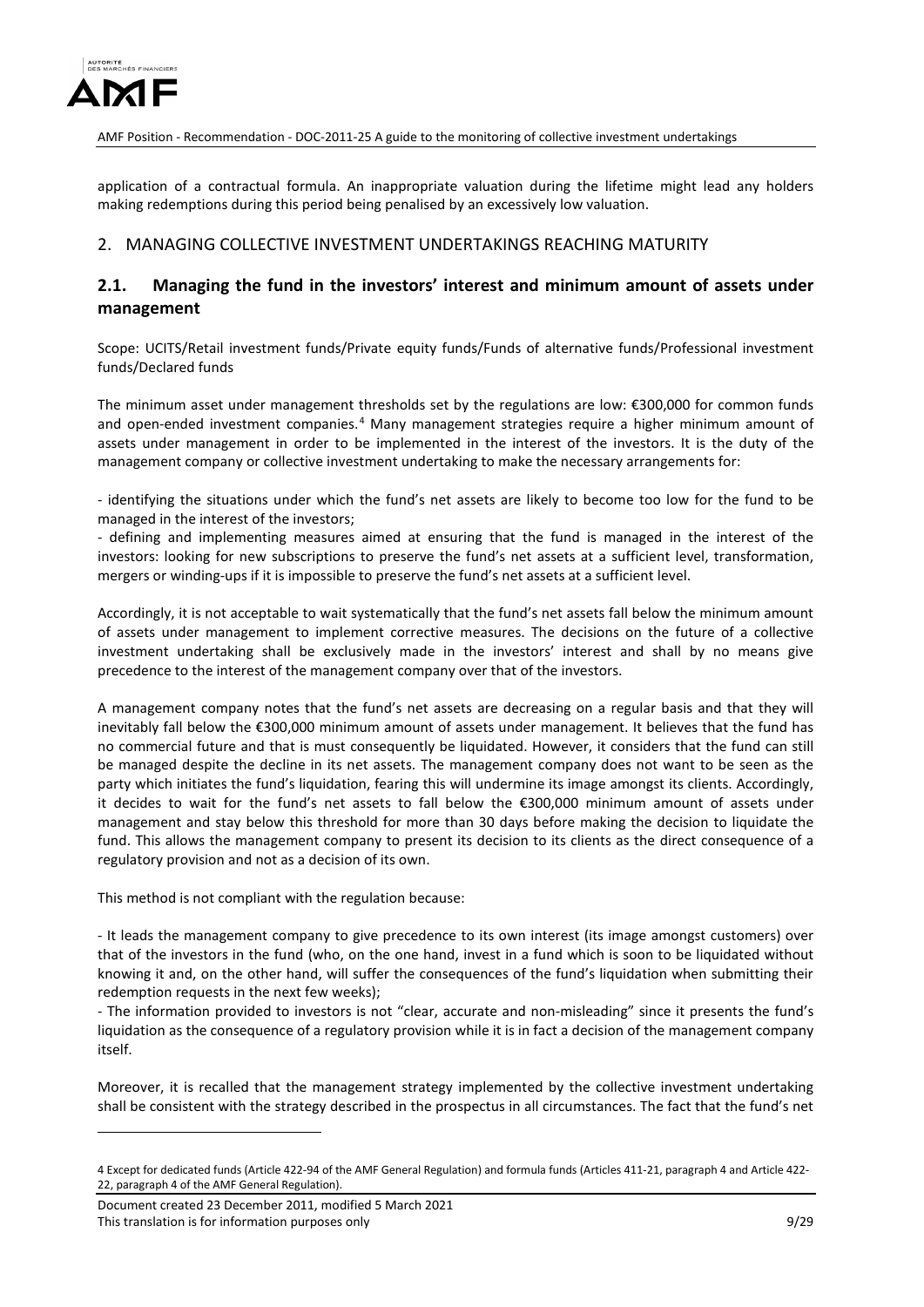

assets make it no longer possible to implement the management strategy shall prompt the management company or the fund to ask themselves why they failed to anticipate the situation and to take all the necessary corrective measures.

It does not justify implementing a management strategy that would not be consistent with that defined in the prospectus.

The management strategy implemented by a European Union Equity fund requires that the fund's net assets are at least €10 million. The fund is almost exclusively held by a life-insurance company which marketed it to its clients in the form of unit-linked life insurance contracts. The life-insurance company decides to create units in the fund, which results in the capital of the fund being greatly reduced, though remaining above the €300,000 minimum amount of assets under management. The management company notes that the fund has no future and that outflows from the fund continue. It decides to have the fund invested in monetary assets until its assets under management fall below €300,000 and then liquidate it. The management company fails to inform the remaining investors about this decision and about the change in the management strategy. This method is not compliant with the regulation insofar as:

- The way the fund is managed is not consistent with the content of the prospectus;

- The information provided to investors is not "clear, accurate, and non-misleading".

If the fund's medium-term sustainability is not undermined and if the management strategy is in the interest of the current or future investors, the 30-day period provided for in the regulation can be used to secure new subscriptions.

Conversely, if the fund's medium-term sustainability is undermined, or if the management strategy proposed by the fund is not intended to be continued, the fund can file for transfer (liquidation, merger, demerger or absorption) with the Autorité des Marchés Financiers before the end of the 30-day notice period. Pursuant to Articles 411-21 and 422-22 of the AMF General Regulation, the transfer process becomes mandatory when the net assets have remained for 30 days below the fund's minimum amount of assets under management.

#### - Blocking redemptions when the fund's assets fall below the minimum amount of assets under management

After it saw some funds file for liquidation because their assets had fallen below the minimum amount of assets under management, the Autorité des Marchés Financiers realised that not all service providers had established a unique organisational structure suited to ensure that the provisions of Articles 411-21 and 411-22 of the AMF General Regulation are being complied with.

Accordingly, the Autorité des Marchés Financiers reminds that the redemption of units or shares shall be blocked as soon as measuring the fund's net assets reveals that the latest movements in the fund's assets or liabilities have resulted in the fund's assets falling below the regulatory minimum amount of assets under management.

The management company of a common fund scheme whose net assets stood at €350,000 when the net asset value was last calculated and falls to €280,000 when calculating the new net asset value shall not execute any redemption orders as of this date.

Moreover, considering the impact of the fund's assets falling below the regulatory minimum amount of assets under management on investors (which results in redemption orders being blocked), the management company shall take all the necessary steps to anticipate such situations as much as possible and to minimise the impact on investors. The approach mentioned in the previous part will make it possible to achieve such an objective.

The assets of an open-end investment company (SICAV) decrease on a regular basis and are likely to fall below the €300,000 minimum amount of assets under management. The management company waits for the assets to fall below this threshold to start thinking about the measures to be taken in collaboration with the SICAV's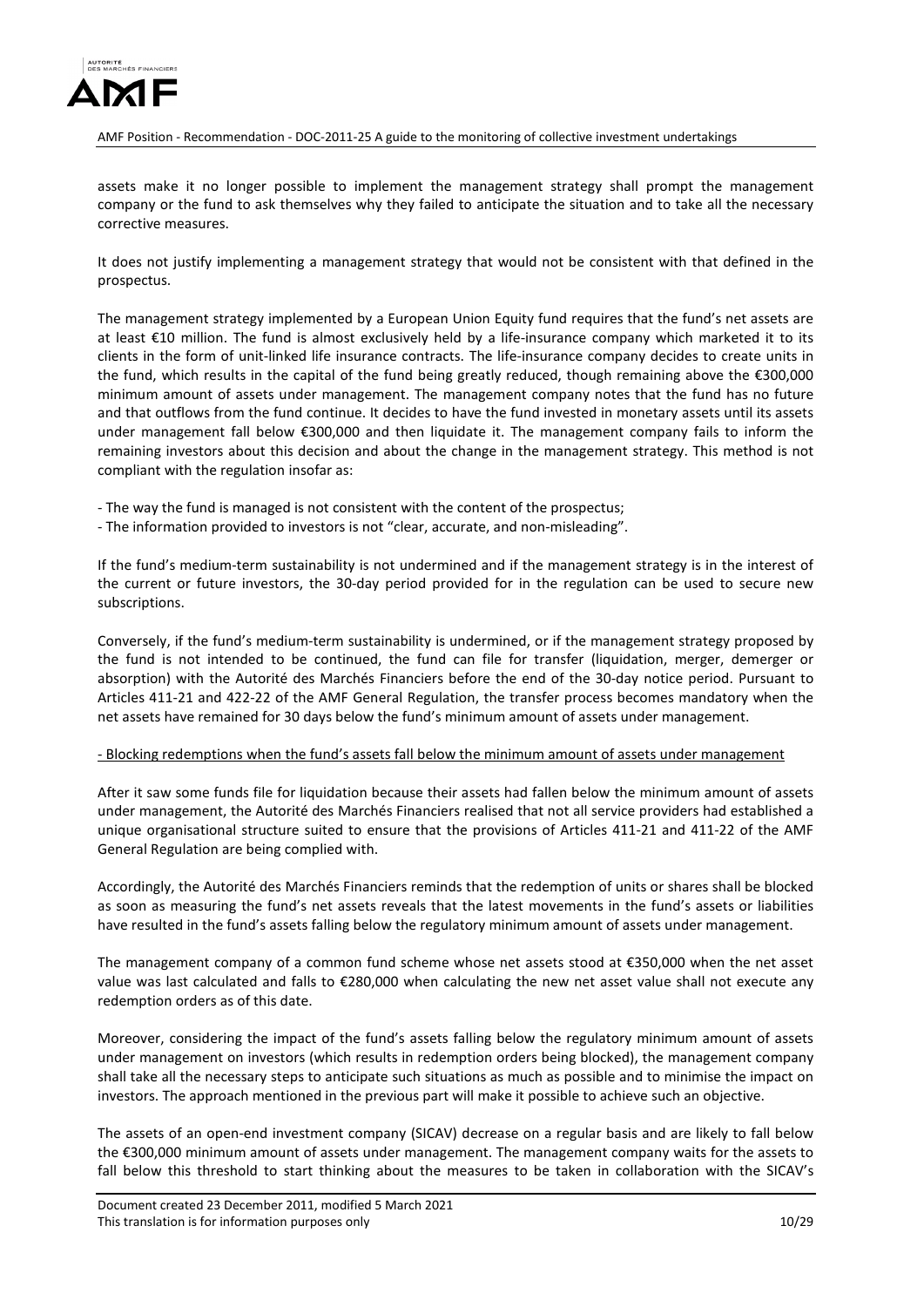

management. It may take several weeks to consider the different steps to be taken (merger, liquidation, resuming subscriptions) and to implement them (approval by the Autorité des Marchés Financiers, calling for an extraordinary general meeting). Investors consequently have their redemption orders blocked for several months. This situation is not compliant with the regulation. The necessary steps shall be taken to shorten the period during which redemption orders are blocked.

Failure to comply with the aforementioned principles led some asset management companies to offer business courtesies to the fund or investors harmed in order to compensate for their loss when they had their redemption orders blocked for a long period of time.

## <span id="page-10-0"></span>**2.2. Executing significant redemptions orders, in particular when the collective investment undertaking is close to the regulatory threshold**

Scope: Collective investment undertakings

When the management company or the collective investment undertaking receives redemption orders accounting for a significant proportion of the fund's liabilities and which could result in the undertaking falling below the minimum amount of assets under management, it shall ensure that meeting its obligation to execute orders so as to avoid that executing redemption orders leads to unfair treatment between investors who submitted a redemption order and the investors who retained their units (or shares) does not undermine its ability to manage the fund in the interest of the remaining investors.

Accordingly, a management company that receives a redemption order accounting for 60% of the fund's net assets, valued at €1,200,000, should ensure that it is still able to manage the collective investment undertaking despite the sharp decline in its net assets. Should it become incapable of managing the fund in such circumstances, the management company can, pursuant to Article L.214-7-4, 214-8-7, L. 214-24-33 or L. 214-24- 41 of the Monetary and Financial Code, suspend redemptions in the investors' interest. It shall then make the necessary decisions in a timely manner to resume redemptions or liquidate the collective investment undertaking.

Finally, if the redemption orders concerned are submitted by an entity linked to the management company or to a significant client, particular attention must be paid to identifying and addressing the conflicts of interests arising from this situation.

An investor (a subsidiary of the management company) holding 50% of the assets of the collective investment undertaking asks for its units to be redeemed. The management company knows that executing this order would have the fund fall below the minimum amount of assets under management. In this context, it must take the necessary steps to ensure that the exit of this investor does not penalise the remaining investors.

In order to anticipate this sort of issue, management companies may implement redemption ceiling mechanisms or gates in the conditions set out in Instruction DOC 2017-05.

# <span id="page-10-1"></span>**2.3. Organising the fund's liquidation**

Scope: Collective investment undertakings

As soon as it is decided that the fund will be liquidated and that the conditions for the assets to be realised require a change in the investment policy, the decision must be communicated to investors on the same day the liquidation is announced. This decision shall first be approved by the AMF when the fund files for transfer.

Moreover, it shall be highlighted that selectively informing certain investors that the assets might drop below the minimum amount of assets under management is a breach of the obligation to treat unit holders or shareholders fairly such as to engage the liability of the asset management company or collective investment undertaking. The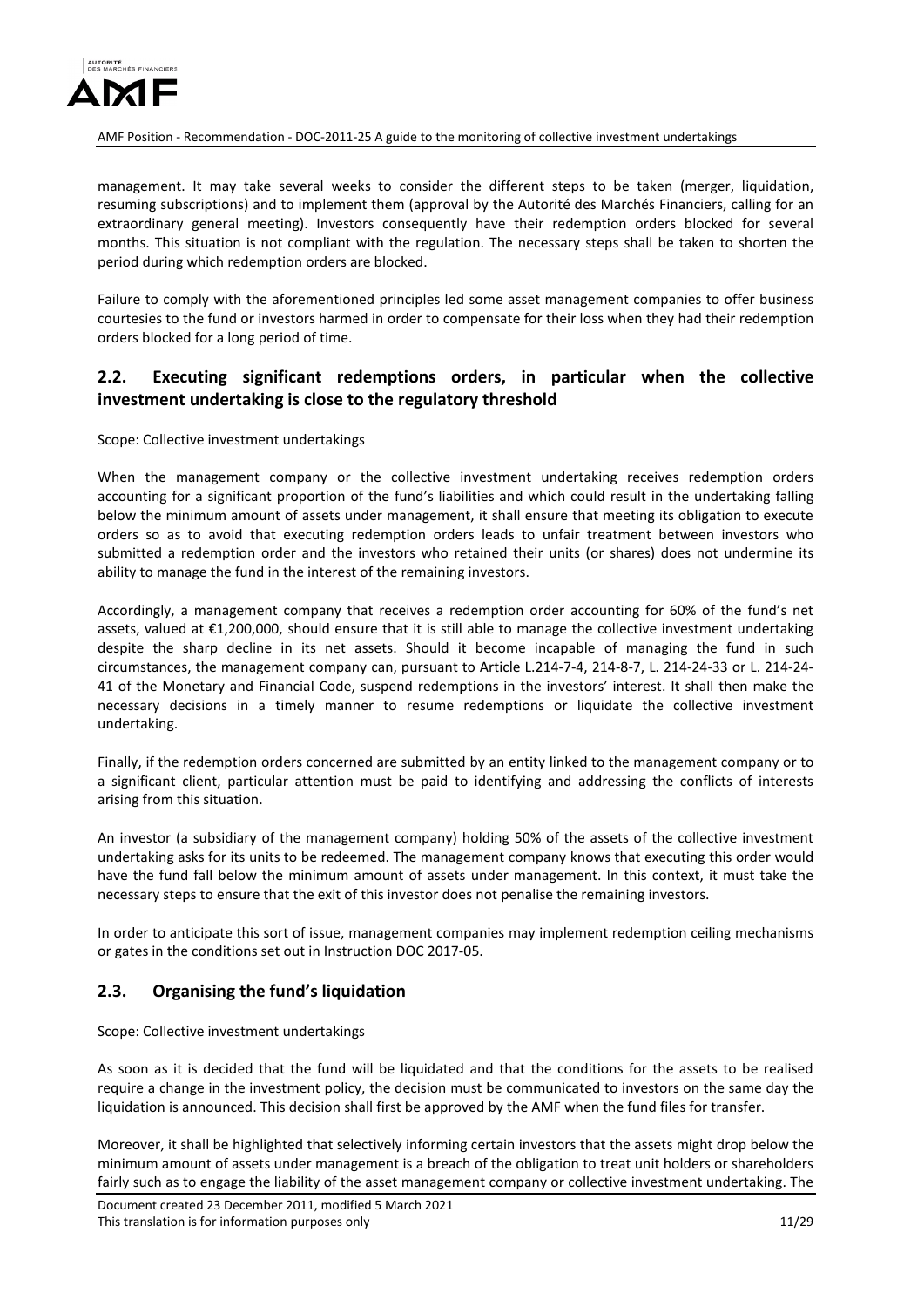

orderly liquidation of the collective investment undertaking, whether it is decided by the management company or by the management of the undertaking, is most of the time a solution which reduces litigation risks.

The management company informs the two biggest investors in the fund, which, taken together, account for more than 50% of the fund's assets, that the assets of the common fund are getting close to €300,000. The two investors submit redemption orders which result in the fund falling below the €300,000 threshold. This practice is not compliant with the regulation since the management company communicates the information to a reduced number of investors who are able to exit from the fund while those who have not been informed have their investment in the fund blocked until the asset management company makes a decision on the future of the fund.

#### **Specific case of early winding up/transfer of a collective investment undertaking implementing a buy and hold strategy**

Collective investment undertakings implementing this type of strategy are intended to continue until the maturity date set in their legal documentation. Early winding up should occur only in exceptional circumstances and the management company must be able to provide justification for it in light of the interests of the investors.

In the case of the winding up/merger/transfer of a fund implementing a buy and hold strategy before its maturity date, it is necessary to report on a certain number of points in the information supplied to investors. The reasons leading the management company to make this decision must therefore be clear. The reasons are accompanied by a summary table comprising the following elements:

- The actuarial rate since the launch against the rate fixed on the launch of the fund.
- The net residual actuarial rate until maturity (including the hypotheses of a management company default).

As a general rule, all management companies must analyse whether it is appropriate to accept subscriptions to a portfolio with a very limited performance and whether they should modify its management even in the investment time horizon has not yet been reached.

## <span id="page-11-0"></span>**2.4. Valuation rules**

Scope: Collective investment undertakings

In the event of outflows from the fund, it is important that the methods for valuing the assets of the collective investment undertaking be clearly defined so that investors can exit from the fund on the basis of a net asset value which reflects market reality.

The management company or the collective investment undertaking shall ensure, under such circumstances, and more particularly in the event of important outflows from the fund, that the on-balance and off-balance positions are sold or unwound respectively, under terms compatible with the principles for valuing the assets of the collective investment undertaking. Indeed, a poor match between the price at which the assets are sold and the valuation conditions means that the remaining investors are likely to suffer the consequences of limited or increased exposures to the market when they unwind their positions, which may ultimately have major impacts on the net asset value of the collective investment undertaking.

Where a collective investment undertaking which replicates the CAC 40 index receives redemption orders amounting to 95% of its assets and if a spread of 1% is recorded between the price at which undertaking's assets are valued and the price at which they are sold, this difference will be passed onto the investors who hold the remaining 5% of the assets. This means that the impact on these investors will be 20 times higher than the impact of the market variation. The initial spread of 1% will have an impact of 20% on the remaining investors.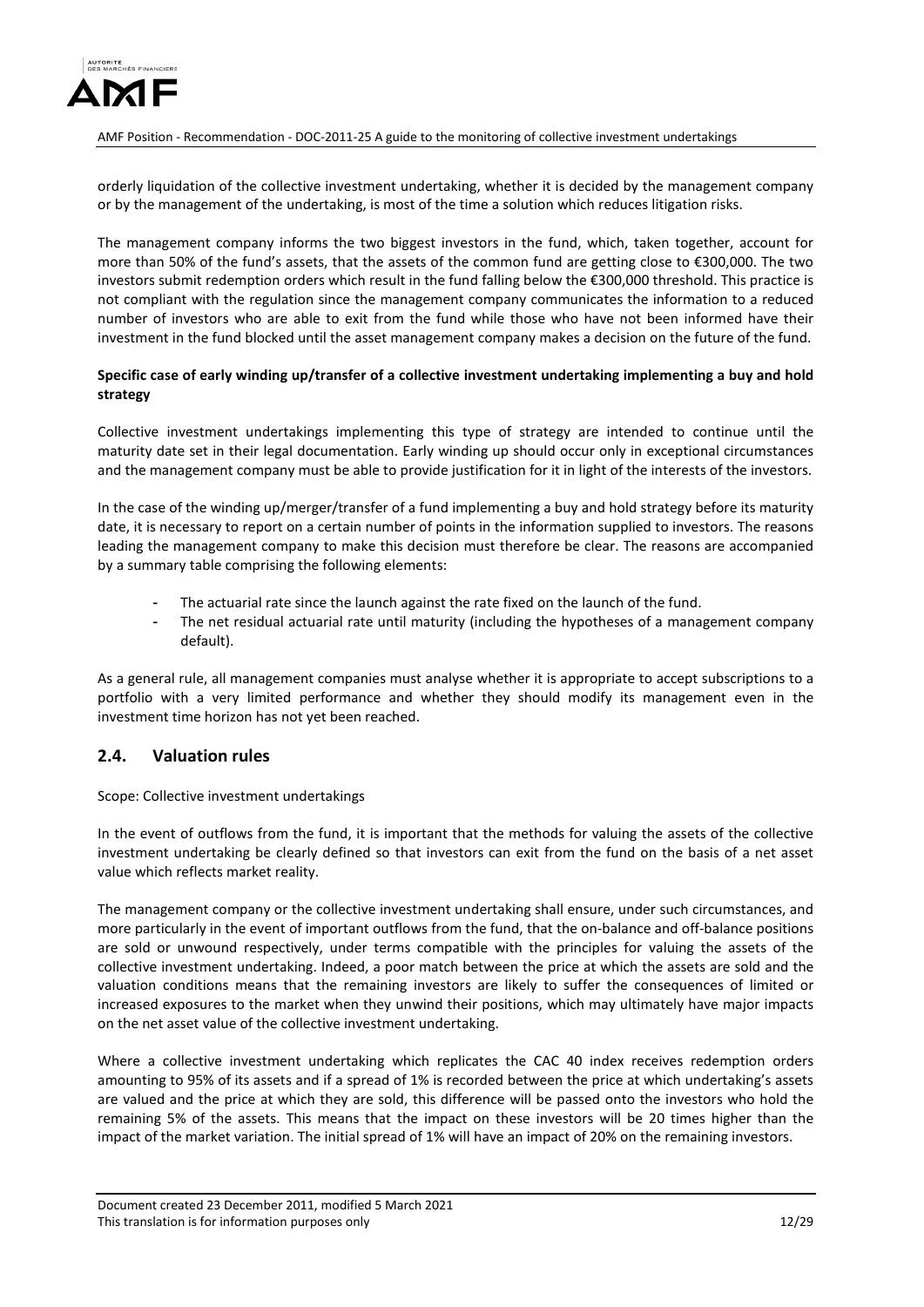

## <span id="page-12-0"></span>**2.5. Liquidation of ETFs (including in merger operations)**

Scope: Collective investment undertakings admitted for trading on a regulated or organised market (ETF)

"The specific characteristics of ETFs and the financial markets on which they are traded (one or several markets) may require the implementation of specific arrangements on winding up a listed collective investment undertaking, including within the framework of a merger.

Particular vigilance must be afforded to the stages described in the offer document for investors setting out the arrangements for subscription and redemption orders on both markets (secondary and primary) and also for the delisting of the collective investment undertaking (disappearance from the secondary market)

Given the specific characteristics of ETFs and the markets on which they are traded, a technical memo must be submitted to the AMF when applying for approval of liquidation, presenting the main aspects of the operation and a detailed timeline for the different stages in the transaction. "

Practical example:<sup>[5](#page-12-1)</sup>

Date of suspension of the subscription and redemption orders on the two markets (secondary and primary) in relation of the date of information of the holders: it is accepted that the suspension of the subscription and redemption orders on the two markets of the ETF should not come immediately after the holders are informed but should only be a few days before liquidation. The regulations and statutes of the ETF will need to be modified beforehand. This modification will not be subject to approval by the AMF but must be the subject of disclosure to the holders by all or any means.

These specific arrangements in no way remove the obligation for the collective investment undertaking to comply with the regulatory suspension threshold of €300,000: if the net assets of the collective investment undertaking should pass below the regulatory threshold between the date of disclosure and the suspension of subscriptions/redemptions, the management company would then be obliged to immediately suspend the orders on the primary market and the secondary market, pursuant to Article 411-21 of the AMF General Regulation for UCITS and Article 422-22 of the AMF General Regulation for AIFs;

Date of suspension of subscription and redemption orders on the primary market in relation to that on the secondary market: two methods are possible:

Option 1: the suspension of subscription and redemption orders on the secondary market (delisting) and on the primary market are on the same day, a few business days before the effective execution of the transaction Option 2: the delisting of the ETF (disappearance from the secondary market) comes two days before the date of suspension of subscription and redemption orders on the primary market. This difference is appropriate when the daily time limit for placing orders on the primary market is before the closing time of the secondary market. This option therefore makes it possible for market makers to intervene on the primary market until the closing time of the secondary market in order to unwind its different positions, which will therefore not be blocked until the effective date of the winding up transaction.

For ETF merger operations, the scheme below is generally applied to the disappearing ETF.

However, these specific arrangements are not always adapted to ETFs tracking a market considered as not very liquid or illiquid. For these ETFs, the suspension of subscription and redemption orders on the two markets is usually carried out as soon as the information is disclosed to the holders.

-

<span id="page-12-1"></span><sup>5</sup> This an example of the practice followed by actors. There are other ways of proceeding, depending in particular on the markets concerned.

Document created 23 December 2011, modified 5 March 2021 This translation is for information purposes only 13/29 and 13/29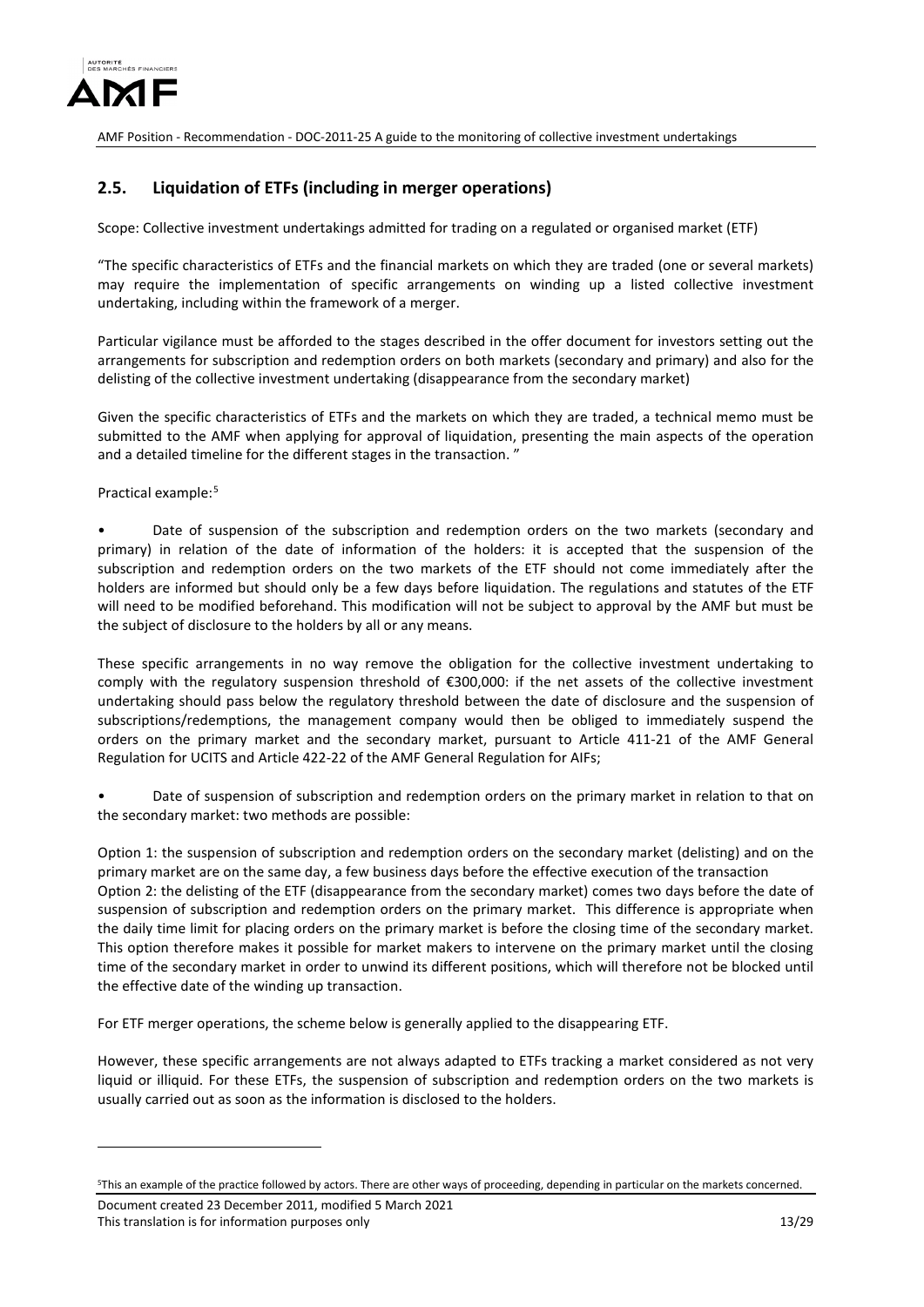

## <span id="page-13-0"></span>3. THE SIDE POCKET SYSTEM

In demergers of UCITS/retail investment funds (FIVG)/private equity funds/funds of alternative funds/professional investment funds/professional specialised funds/professional private equity funds/employee investment funds/specialised financing vehicles decided on pursuant to Articles L. 214-7-4, L. 214-8-7, L. 214-24- 33, L. 214-24-41, L. 214-190-2-1 or L. 2141-90-3-1 of the Monetary and Financial Code:

- the demerged collective investment undertaking keeps those assets whose disposal would not be in the best interests of the holders of units, shares or debt securities (it becomes the "side pocket" collective investment undertaking); and
- a new collective investment undertaking is created to receive the assets other than those whose disposal would not be in the best interests of the holders of units or shares, which is to say the healthy assets.

These types of demergers are intended to address an exceptional situation affecting certain assets of the collective investment undertaking, for example when market conditions no longer allow the value of said assets held by the collective investment undertaking to be determined in reasonable conditions. Accordingly, any such decision to ringfence those assets whose disposal would not be in the best interests of the holders of units or shares in the demerged collective investment undertaking must remain exceptional and concern only certain identified assets.

In accordance with the abovementioned articles in the Monetary and Financial Code, the demerged collective investment undertaking is liquidated as soon as the assets have been transferred.

**Prior to launching the "side pocket" demerger operation, the collective investment undertaking or its management company shall contact the AMF in order to prepare the process of notification to the AMF, the authorisation process, where applicable, for the new collective investment undertaking and the entry into liquidation of the demerged collective investment undertaking, the process of informing holders of units or shares and, where applicable, the process to keep the same ISIN code for the new collective investment undertaking.** 

## <span id="page-13-1"></span>**3.1. Notification of the merger to the AMF: content and procedures**

Demergers decided on pursuant to Articles L. 214-7-4, L. 214-8-7, L. 214-24-33, L. 214-24-41, L. 214-190-2-1 or L. 214-190-3-1 of the Monetary and Financial Code shall be notified immediately to the AMF.

This notification is made via the "side pocket" demerger form attached as an annex to the AMF instruction governing the creation and modifications of the collective investment undertaking in question (DOC-2011-19, DOC-2011-20, DOC-2011-21, DOC-2011-22 or DOC-2012-06) and all the attachments listed in said annex.

This notification shall be submitted to the AMF online.

This demerger notification does not exempt the collective investment undertakings in question or their management companies from complying with the formalities required for demergers or for the creation of a collective investment undertaking (Euroclear formalities, declaration at the court registry, notice in the BODACC official journal, etc.)

Pursuant to Article R. 236-2 of the Commercial Code, when the collective investment undertaking is established in the form of a company, the formalities of filing with the clerk of the commercial court and publication must be completed at least thirty days before the date of the first general meeting convened to rule on the operation.

Finally, the statutory auditors' report must be submitted to the AMF as soon as it is drafted.

Document created 23 December 2011, modified 5 March 2021 This translation is for information purposes only 14/29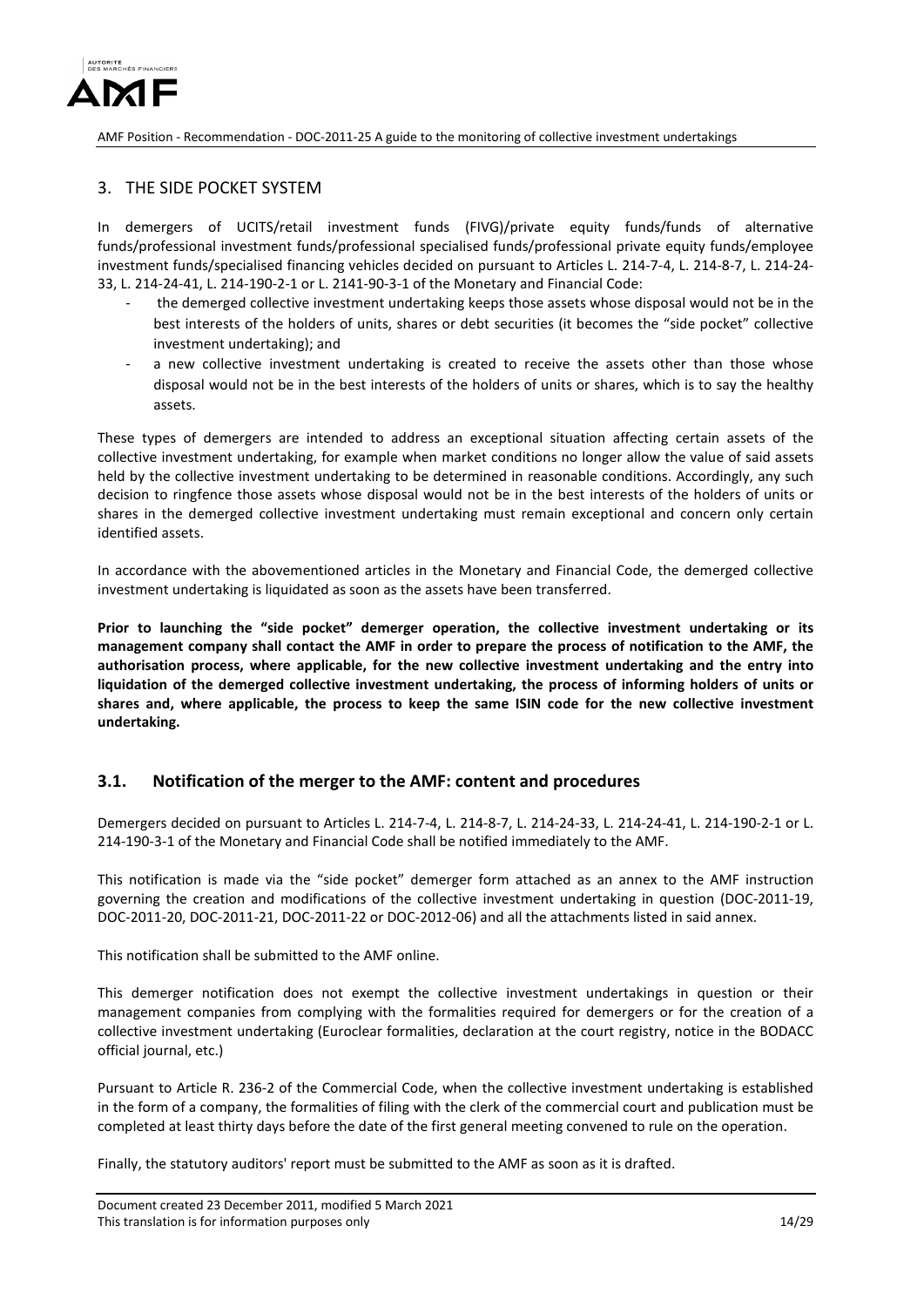

In accordance with Articles D. 214-5, D. 214-8, D. 214-32-12, D. 214-32-15, D. 214-24-06 and D. 214-24-07 of the Monetary and Financial Code, the new collective investment undertaking intended to receive the assets other than those whose disposal would not be in the best interests of the holders of units or shares, is of the same type as the demerged collective investment undertaking.

If the demerged collective investment undertaking is a collective investment undertaking authorised by the  $AMF<sub>0</sub>$ <sup>[6](#page-14-3)</sup> notification of the demerger is accompanied by an authorisation application for the new collective investment undertaking and an application for authorisation of the entry into liquidation of the demerged collective investment undertaking. These applications are combined in the abovementioned form provided for this purpose as an annex to instructions DOC-2011-19, DOC-2011-20, DOC-2011-21 and DOC-2011-22.

If the demerged collective investment undertaking is a collective investment undertaking declared to the  $AMF$ ,<sup>[7](#page-14-4)</sup> the demerger notification is accompanied by notification of the formation of the new collective investment undertaking and notification of the entry into liquidation of the demerged collective investment undertaking. These are combined in the form provided for this purpose as an annex to instruction DOC-2012-06.

The collective investment undertaking demerger procedure must be accompanied by all necessary measures to ensure equal information and treatment of holders of units or shares, such as a suspension of subscriptions and redemptions in compliance with the legislative and regulatory provisions between the launch of the demerger procedure and the creation of the new collective investment undertaking.

## <span id="page-14-0"></span>**3.2. The authorisation procedure for the new collective investment undertaking**

If the demerged collective investment undertaking is a collective investment undertaking authorised by the AMF, $^8$  $^8$  on account of the particular circumstances of the "side pocket" system, the creation of the new collective investment undertaking benefits from the shorter time frame of the fast-track authorisation procedure for comparable collective investment undertakings, in accordance with Articles 411-6 II, 411-10 II, 422-7 II, 422-11 II or 424-2 II of the AMF General Regulation.

## <span id="page-14-1"></span>**3.3. Must the collective investment undertaking that is created adopt the same legal form as the demerged collective investment undertaking?**

The collective investment undertaking that is created must adopt the same legal form as the demerged collective investment undertaking, and also comparable investment and operating rules, risk profile, and fund rules or articles of incorporation. As an illustration, a collective investment undertaking created on the demerger of a general open-ended investment company (SICAV) must be a general open-ended investment company, while a collective investment undertaking created on the demerger of a general professional investment fund must be a general professional investment fund.

### <span id="page-14-2"></span>**3.4. Procedures for informing investors**

<u>.</u>

Articles D. 214-5, D. 214-8, D. 214-32-12, D. 214-32-15, D. 214-240-6 and D. 214-240-7 of the Monetary and Financial Code provide that investors in the demerged collective investment undertaking be informed immediately about the demerger by the demerged collective investment undertaking or its management company and that the rationale and procedures for the demerger be transmitted to them.

<span id="page-14-3"></span> $6$  Which is to say a UCITS, a retail investment fund, a fund of alternative funds, a professional investment fund, a private equity fund or an employee investment fund.

<span id="page-14-4"></span><sup>&</sup>lt;sup>7</sup> Which is to say a professional specialised fund, a professional private equity investment fund or a specialised financing vehicle.

<span id="page-14-5"></span><sup>&</sup>lt;sup>8</sup> Which is to say a UCITS, a retail investment fund, a fund of alternative funds, a professional investment fund, a private equity fund or an employee investment fund.

Document created 23 December 2011, modified 5 March 2021 This translation is for information purposes only 15/29 and 15/29 and 15/29 and 15/29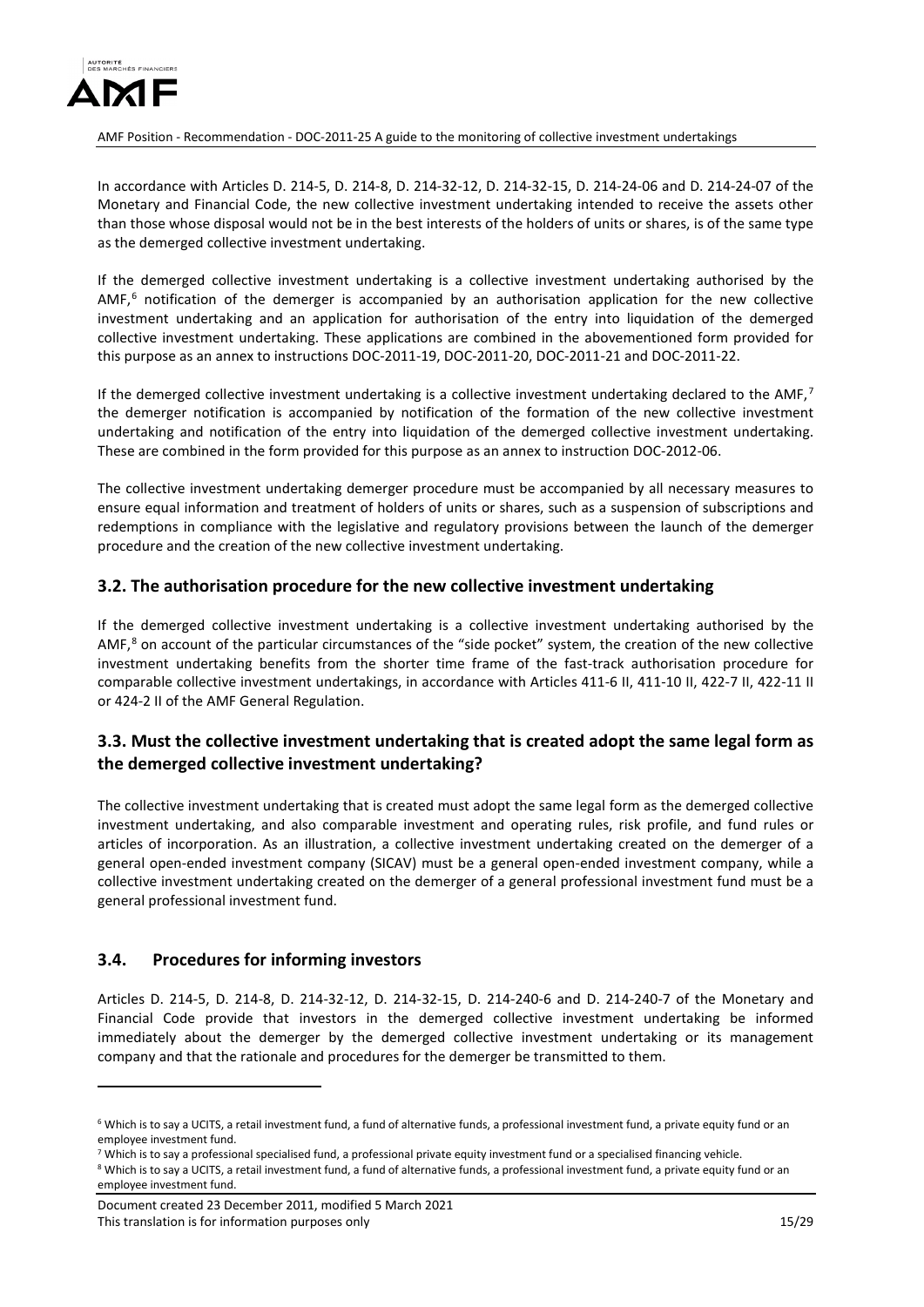

When the demerged collective investment undertaking is an authorised collective investment undertaking, this information, which is of particular nature, needs to be communicated individually to all investors. It may be supplemented with general information, which may be disseminated through a news release or information on the website of the management company, for instance.

When the demerged collective investment undertaking is a declared collective investment undertaking, the fund rules or articles of incorporation determine the appropriate means for disseminating information to the holders of units or shares under the conditions set out in Article 11 of this instruction.

Articles D. 214-5, D. 214-8, D. 214-32-12, D. 214-32-15, D. 214-24-06 and D. 214-240-7 of the Monetary and Financial Code also state that the demerged collective investment undertaking or its management company provide the investors with documents for the purpose of informing the holders of units or shares in the demerged and new collective investment undertakings (prospectuses, Key Investor Information Documents, etc.)

Mail intended to inform investors about the realisation of the demerger shall indicate how they can have access to these documents or how they can obtain them upon request.

In addition to the aforementioned procedures for informing investors, the demerged AIF must also comply with the provisions set out in Articles 422-98 et seq. of the AMF General Regulation on the procedures to be followed in the event of demergers involving collective investment undertakings, without prejudice to the exemption from the demerger authorisation procedure provided in Articles L. 214-24-33 or L. 214-24-41 of the Monetary and Financial Code.

### <span id="page-15-0"></span>**3.5. Which assets can be kept by the demerged collective investment undertaking?**

Since Articles L. 214-7-4, L. 214-8-7, L. 214-24-33, L. 214-24-41, L. 214-190-2-1 or L. 214-190-3-1 of the Monetary and Financial Code do not provide for any limitation in respect of the legal nature of the assets that can be kept by the demerged collective investment undertaking, all those assets whose sale would not be in the best interests of the investors in the demerged collective investment undertaking may, a priori, be kept by the demerged collective investment undertaking.

It is the duty of the demerged collective investment undertaking or its management company to list the assets to be kept by the demerged collective investment undertaking. However, it should be recalled that the decision to use the side pocket system shall remain exceptional and concern only certain identified assets. Accordingly, mere difficulty in valuing or selling certain assets may not lead them to think that selling them would not be in the interest of the investors.

Moreover, the split collective investment undertaking or the management company shall ensure that:

- The contemplated demerger is possible given the particular circumstances of the collective investment undertaking. The existence of frame agreements or prime brokerage agreements entered into by the collective investment undertaking soon-to-be demerged or the creation of collateral by this collective investment undertaking can be obstacles to completing the demerger;

- the assets to be transferred to the new collective investment undertaking are eligible for such a transfer. Indeed, the transfer of certain types of assets may be subject to conditions such as the agreement of a contractual partner (for over-the-counter financial futures instruments for instance).

## <span id="page-15-1"></span>**3.6. What is run-off management?**

The demerged collective investment undertaking must be managed in run-off mode. This means that: - Any type of active management is prohibited. Only the management acts aimed at protecting the interest of the investors and at ensuring that the fund's liquidation is completed in the best possible conditions are authorised;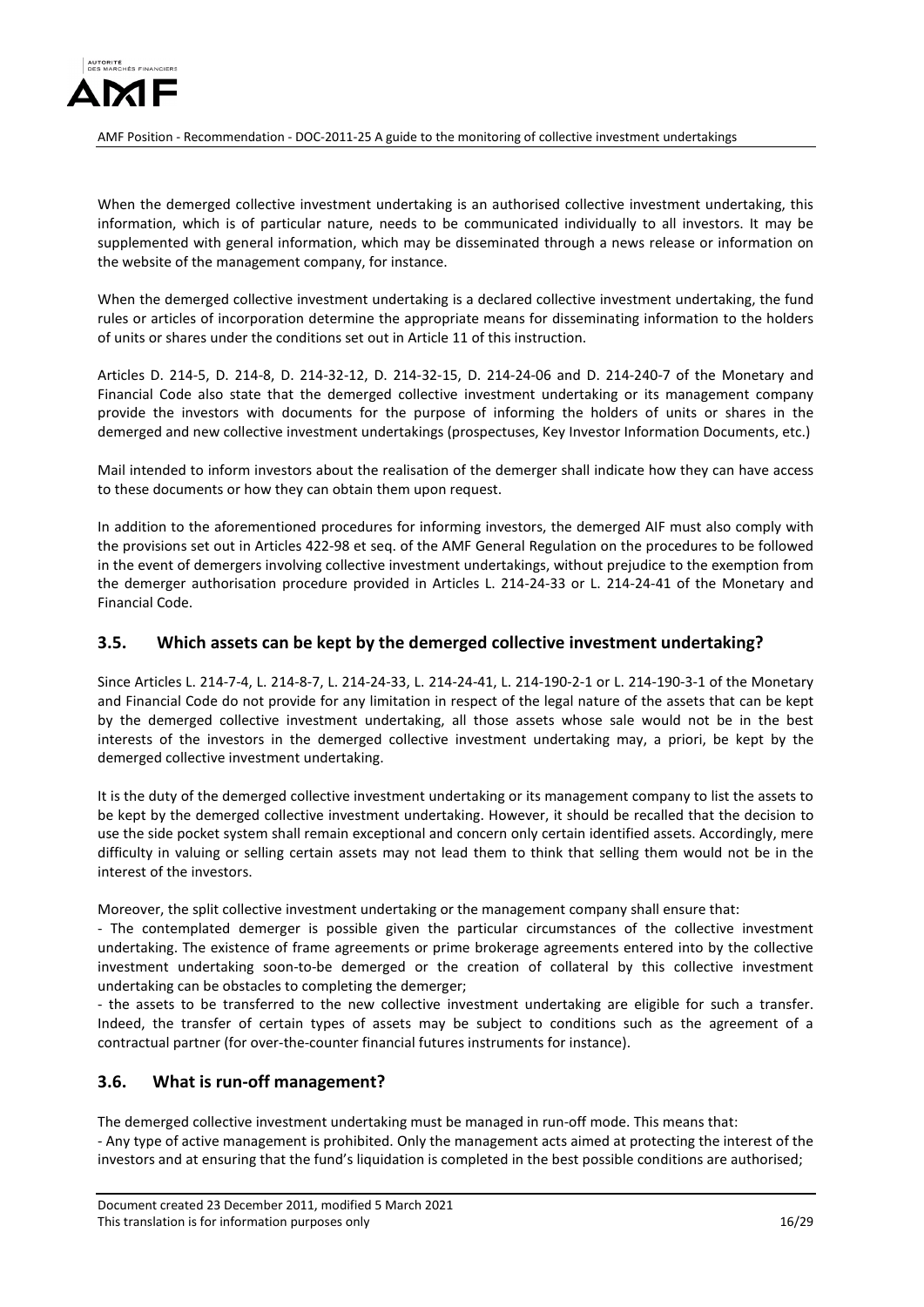

- the number of units or shares in the demerged collective investment undertaking is determined when the fund is demerged and it remains the same until its full liquidation. The demerged collective investment undertaking is not allowed to issue new units or shares and it shall not honour any redemption requests. However, it gradually depreciates the existing units or shares in compliance with the principle of fair treatment of investors.

When the demerged collective investment undertaking or its management company considers that selling the assets is in the interest of the investors again, the said assets may be sold. The depreciation of the units or shares in the demerged collective investment undertaking can then be realised immediately or subsequently. It requires the demerged collective investment undertaking to ensure that it has the liquidities necessary to run off its assets (so as to honour margin calls for instance).

Moreover, market conditions or the interest of investors in the demerged collective investment undertaking may lead to certain assets being sold at maturity only.

# <span id="page-16-0"></span>**3.7. Are Instructions DOC-2011-19, DOC-2011-20, DOC-2011-21, DOC-2011-22 and DOC-2012-06 applicable in the event of a merger decided on pursuant to the second paragraph of Articles L. 214-7-4, L. 214-8-7, L. 214-24-33, L. 214-24-41, L. 214-190-2-1 or L. 214-190-3-1 of the Monetary and Financial Code?**

Yes. Instructions DOC-2011-19, DOC-2011-20, DOC-2011-21, DOC-2011-22 and DOC-2012-06 specify the applicable procedure.

# <span id="page-16-1"></span>**3.8. Does a demerger decided on pursuant to Articles L. 214-7-4, L. 214-8-7, L. 214-24-33, L. 214-24-41, L. 214-190-2-1 or L. 214-190-3-1 of the Monetary and Financial Code give investors in the demerged collective investment undertaking the right to exit free of charge?**

No. No. A demerger decided on pursuant to Articles L. 214-7-4, L. 214-8-7, L. 214-24-33, L. 214-24-41, L. 214-190- 2-1 or L. 214-190-3-1 of the Monetary and Financial Code does not induce substantial changes in the rights of investors insofar as investors in the demerged collective investment undertaking become investors in the two collective investment undertakings born out of the demerger which, brought together, combine the rights they had in the single collective investment undertaking before.

# <span id="page-16-2"></span>**3.9. Can past performances of the demerged collective investment undertaking be mentioned in the documents (prospectus, marketing materials, etc.) of the new collective investment undertaking?**

First of all, it should be highlighted that the new collective investment undertaking is allowed to create a performance history as of its incorporation date only and that it is not allowed to use the performance history of the demerged collective investment undertaking or to link, in any way, its own performance history to that of the demerged collective investment undertaking.

However, given the specific character of the demerger that led to the creation of the new collective investment undertaking, it may be allowed that the documents (prospectus, marketing materials, etc.) of the new collective investment undertaking mention the performance history of the demerged collective investment undertaking, provided that they clearly indicate that:

- the performance history is not that of the new collective investment undertaking,

- the new collective investment undertaking was born out of the demerger, which was decided on pursuant to Articles L. 214-7-4, L. 214-8-7, L. 214-24-33, L. 214-24-41, L. 214-190-2-1 or L. 214-190-3-1 of the Monetary and Financial Code.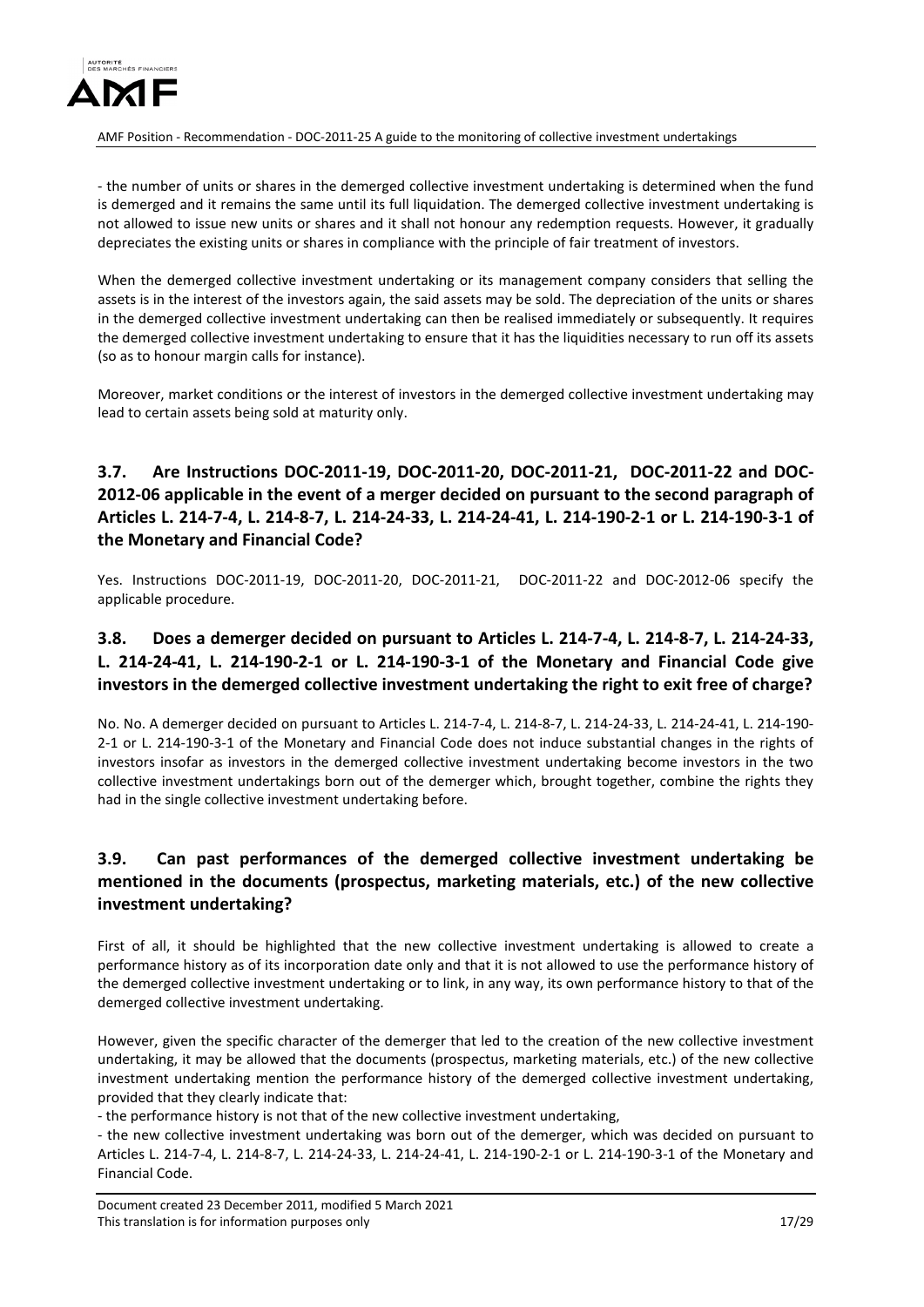

# <span id="page-17-0"></span>**3.10 Can the new collective investment undertaking that is created be transformed, merged or demerged?**

The new collective investment undertaking authorised by the AMF or notified to it may be the subject of a change, merger, demerger or any other change thereafter, subject to compliance with the applicable conditions.

<span id="page-17-1"></span>**3.11 Do the provisions of Articles 423-33 to 423-44 of the AMF General Regulation continue to apply to professional specialised funds formed pursuant to the second paragraph of Articles L. 214-7-4, L. 214-8-7, L. 214-24-33, L. 214-24-41 of the Monetary and Financial Code in their wording prior to Law n° 2019-486 of 22 May 2019?**

Yes, pursuant to the first paragraph of Article 423-33 of the AMF General Regulation.

### <span id="page-17-2"></span>4. COMPENSATION PROCEDURE

Scope: Collective investment undertakings

Professionals may opt for compensation solutions, short of a tort action in court. The Autorité des Marchés Financiers encourages the concerned professionals to compensate the investors who might have been harmed by their failure to fulfil their duties, yet without imposing any obligation in this matter.

The AMF has no jurisdiction to deal with compensation for the damage suffered by investors in a collective investment undertaking. However, it wishes to be informed by the concerned professionals about the steps taken in the event of compensation.

### <span id="page-17-3"></span>**4.1. Impact analysis**

A management company may decide to provide financial compensation for the damage suffered by investors in a collective investment undertaking.

The damage suffered by investors can, for instance, be the result of valuation or management errors or of failure to comply with the provisions set out in the prospectus, etc.

It is recommended that as soon as the management company becomes aware that investors in one of its collective investment undertakings have suffered damage, it should contact the fund's statutory auditor, its depositary and the Autorité des Marchés Financiers to inform them about these events.

The management company will have to conduct an analysis detailing the following:

The origin of the error, the period during which it was made and the steps taken by the asset management company to prevent this situation from reoccurring;

The impact of the error on the collective investment undertaking and on each investor (in amounts and percentage of the net asset value);

The corrective measures contemplated by the management company to repair the damage suffered and the potential threshold under which it considers the loss suffered too small to be compensated (the choice of the threshold shall be reasonable and determined by the management company, based on the nature of the collective investment undertaking, of the investors, etc.)

Document created 23 December 2011, modified 5 March 2021 This translation is for information purposes only 18/29 and 18/29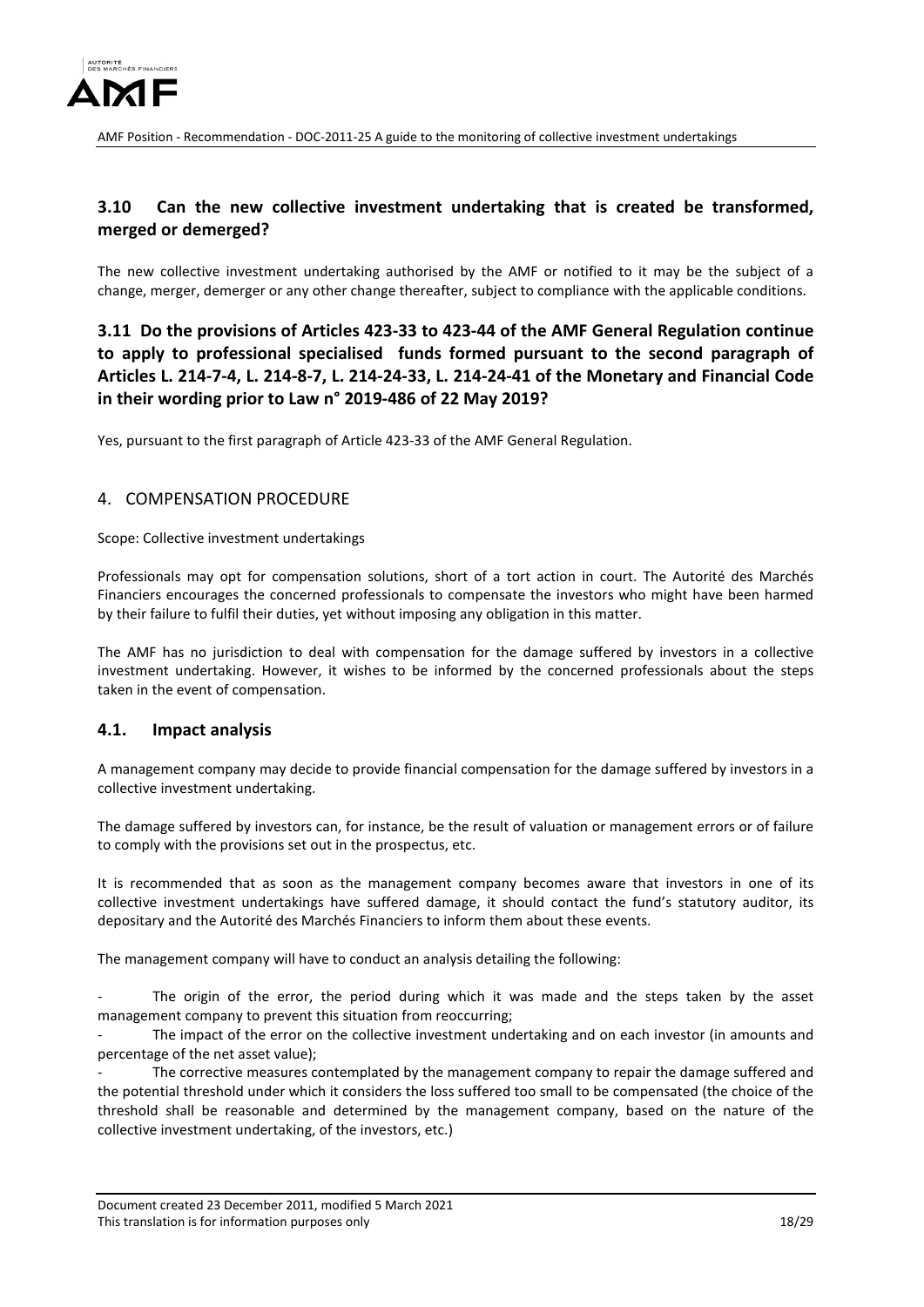

As part of the impact analysis, it is recommended that the management company take into account the changes in the minimum amount of assets under management during the concerned time period, re-calculate the fund's net asset value for the time period running from the origin of the mistake to the date at which the mistake was corrected and the damage suffered compensated and assess the significance of the impact. The management company shall also analyse the impact of these changes on the performance of the collective investment undertaking over the aforementioned period.

Let's take the example of a collective investment undertaking of which the published net asset value is false (undervalued) due to a valuation error of a financial instrument in which the collective investment undertaking invested. In this context, investors who exited the collective investment undertaking or which retained their holding in the collective investment undertaking during the concerned time period suffered a loss and the fact that investors acquired units in the collective investment undertaking on the basis of a net asset value that was undervalued also caused the collective investment undertaking to suffer a loss. The management company is then required to take into consideration all these circumstances when calculating compensation.

As soon as a mistake has been identified, the management company may endeavour to compensate for the damage suffered by the fund or by the investors. Three situations have to be distinguished: compensation for the collective investment undertaking, compensation for those investors who subscribed for units and compensation for those who redeemed units in the fund.

- Compensation for the collective investment undertaking: Such compensation can be approved in particular in the event of a loss or when investors subscribed for units on the basis of a wrong and lower net asset value, thereby yielding lower returns and causing the already existing investors to suffer a loss.

- Compensation for investors who have already subscribed for units in the fund on the basis of an overvalued net asset value.

- Compensation for investors who redeemed units in the fund on the basis of an undervalued net asset value. Since the management company is responsible for setting and publishing the net asset value, it cannot, in practice, require investors who subscribed for units on the basis of an undervalued net asset value to pay additional money to match the real net asset value nor can it return units redeemed on the basis of an overvalued net asset value.

The management company, and not the collective investment undertaking, shall bear the costs associated with the compensation scheme. Should the collective investment undertaking partially bear the costs associated with a compensation scheme, the management company will have to prove that this is in the investors' interest.

## <span id="page-18-0"></span>**4.2. Settlement and compensation of the damage suffered**

Once the impact analysis is completed, the management company is allowed to compensate the collective investment undertaking and its investors.

In order to ensure proper record-keeping, the management company is required to provide the Autorité des Marchés Financiers with the following:

The principles adopted as regards the method, calculation and efficiency of the compensation mechanism, supplemented with the assessment of the fund's statutory auditor on these issues;

The provisional timeframe for the compensation payments supplemented with the list of all the investors and intermediaries if possible;

The information that will be provided to investors who suffered a loss.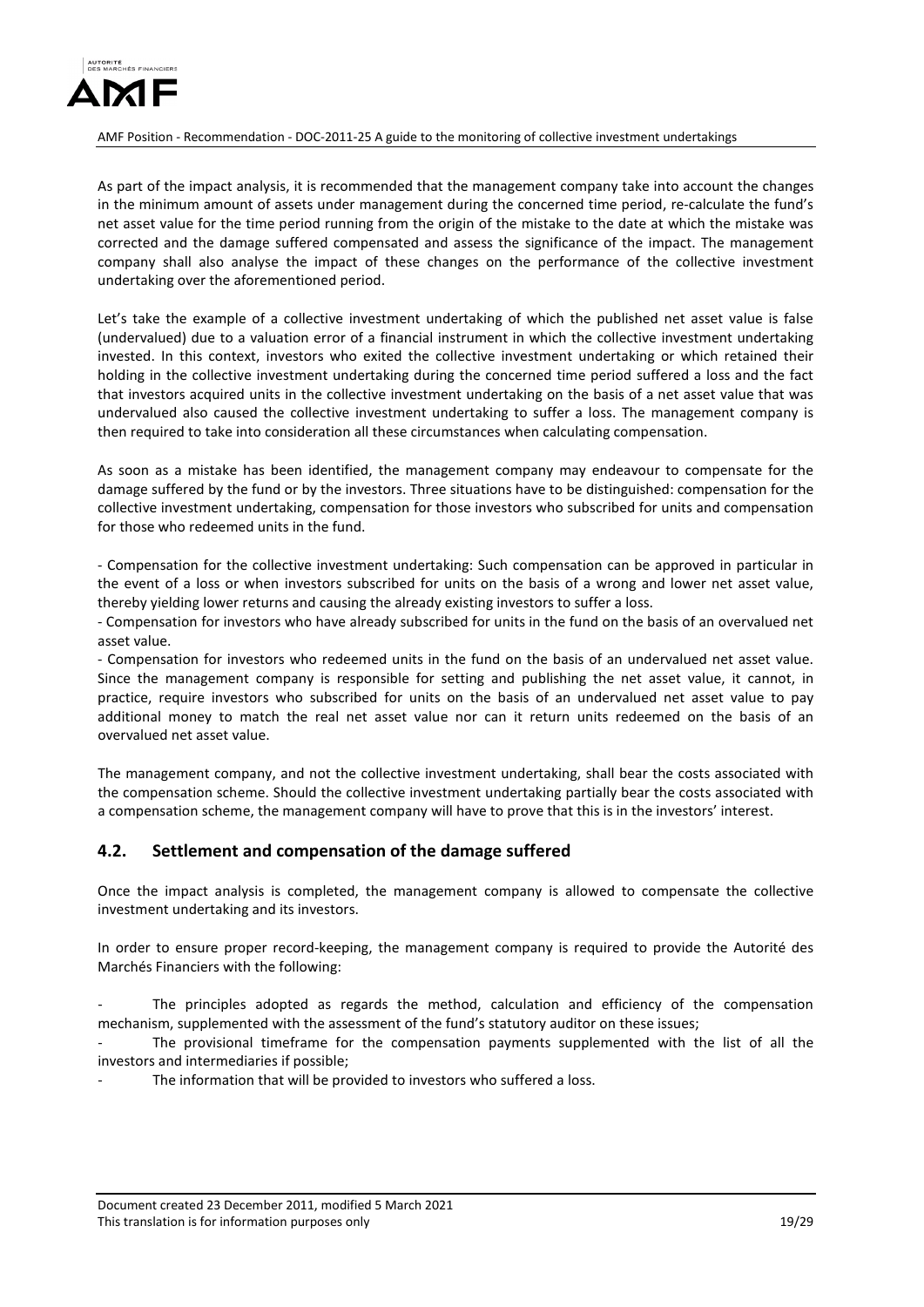

## <span id="page-19-0"></span>5. CLASSIFICATIONS, CALCULATING EXPOSURE AND OVERALL RISK

With the exception of the "short-term money market", "money market" and "formula fund" classifications referred to in Articles 30-7 and 30-8 of Instruction DOC-2011-19, Articles 30-7 and 30-9 of Instruction DOC-2011- 20, Articles 30-7, 30-9, 30-10 and 30-11 of Instruction DOC-2011-21 and Annexes I.1 and III.1 of Instruction DOC-2012-06, the fund classifications referred to below shall be maintained only at the discretion of the collective investment undertaking.<sup>[9](#page-19-2)</sup>

For collective investment undertakings that have elected to eliminate this classification or to not use a classification, all exposure and/or investment limits related to the abandoned classification must be included in the fund's regulatory documents. These limits must be respected at all times, whether they are derived from regulatory documents or management rules specific to the collective investment undertaking.

Collective investment undertakings that refer to one of the classifications referenced in (i) Articles 30-1 to 30-6 of Instruction DOC-2011-19, (ii) Articles 30-1 to 30-6 and 30-8 of Instruction DOC 2011-20 and (iii) Articles 30-1 to 30-6 of Instruction DOC-2011-21 or (iv) Annexes I.1 and III.1 of Instruction DOC-2012-06 in their regulatory documents and that have elected to no longer use this classification will have to delete this reference from their regulatory documents.

Lastly, collective investment undertakings that decide to no longer use the classifications will be required, as soon as they abandon their classification, to enter one of the ECB classifications, as indicated below, on their GECO extranet for the purpose of reporting to the Banque de France under Regulation (EU) 1073/2013 concerning statistics on the assets and liabilities of investment funds:

| Denomination     |  |
|------------------|--|
| Equity fund      |  |
| Bond fund        |  |
| Mixed fund       |  |
| Real estate fund |  |
| Hedge fund       |  |
| Other fund       |  |

## <span id="page-19-1"></span>**5.1. Taking into account all financial instruments when calculating exposure**

Scope: UCITS/Retail investment funds/Funds of alternative funds/Professional investment funds/Employee investment funds

Articles 30 et seq. of instruction DOC-2011-19, instruction DOC-2011-20 and instruction DOC-2011-21 define the different categories to which a collective investment undertaking can belong. Belonging to a given category depends on several criteria, including most of the time an exposure criterion. Accordingly, a fund belonging to the "French equity" category must have exposure of at least 60% to the French equity market.

As provided for in Article 30-10 of instruction DOC-2011-19, Article 30-11 of instruction DOC-2011-20 and Article 30-12 of instruction DOC-2011-21, calculating the fund's exposure requires taking into account contractual transactions, financial contracts and securities with embedded derivatives in addition to physical investments. Since the purpose of segregating collective investment undertakings into different categories is to give an overview of their sensitivity to the price movements in the different markets, it is necessary that the derivatives

-

<span id="page-19-2"></span><sup>9</sup> No action is required by the collective investment undertaking to maintain the AMF classification.

Document created 23 December 2011, modified 5 March 2021 This translation is for information purposes only 20/29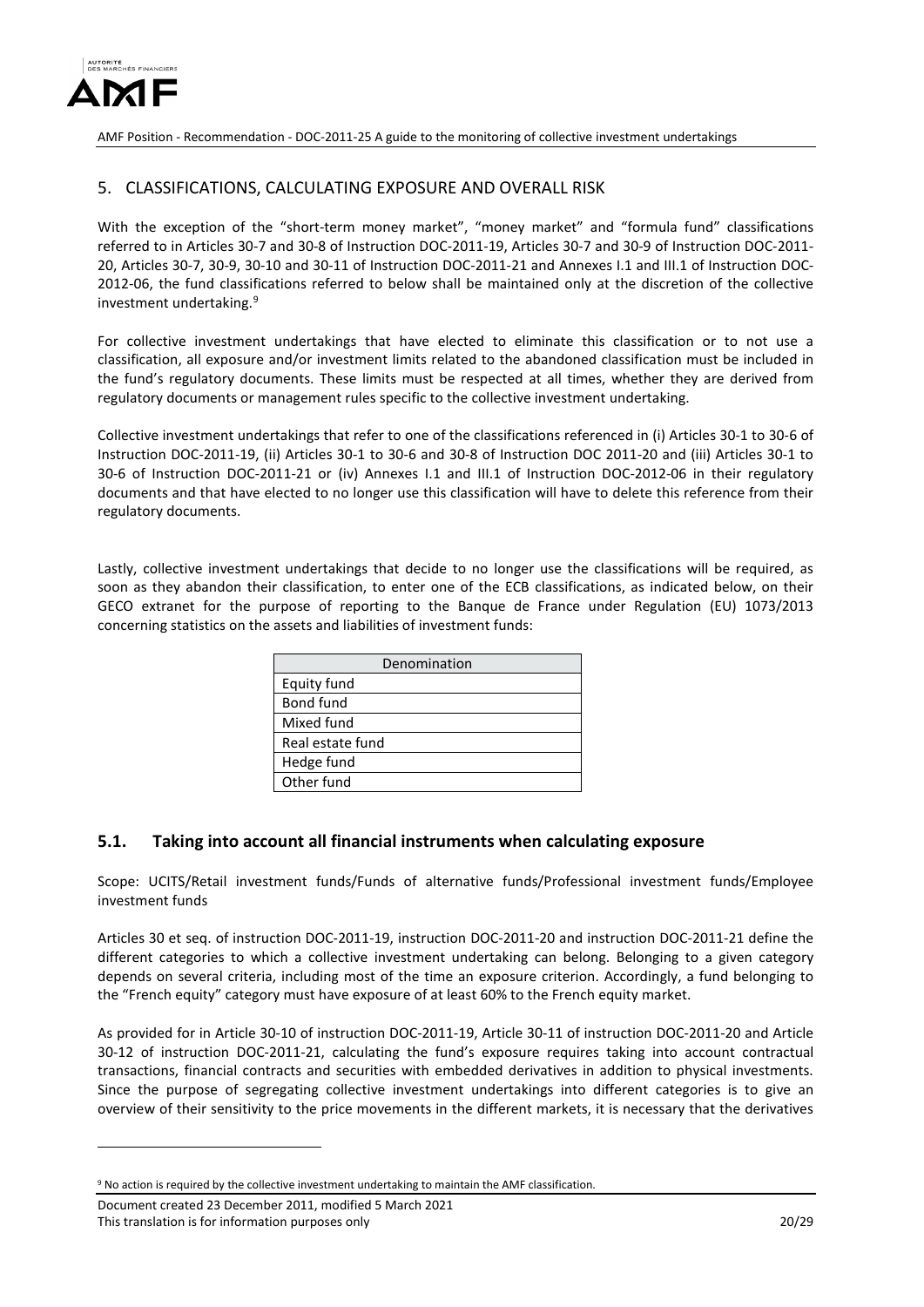

and securities with embedded derivatives in the fund's portfolio be taken into account on the basis of the value of their equivalent underlying ("delta").

In that respect, using a reverse certificate that would offer reverse exposure to the performance of an equity index would reduce overall exposure to the equity markets. Besides, it would be impossible to measure the contribution of this instrument to the exposure on the basis of its market value insofar as such a calculation would overlook the sensitivity of the instrument to the underlying market.

Moreover, it bears recalling that pursuant to Article 30-10 of instruction DOC-2011-19, Article 30-11 of instruction DOC-2011-20 and Article 30-12 of instruction DOC-2011-21, the units or shares in sub-funds held by the investor collective investment undertaking shall be accounted for in the calculation of the investor collective investment undertaking's exposure by taking into account their own categorisation.

For instance, a fund that invests at least 70% of its assets in "French equities" funds and the remaining 30% in money market instruments, without using derivatives, would be considered as having an exposure of 70% to the French equities markets and would be classified as a "French equity" fund.

## <span id="page-20-0"></span>**5.2. Compliance with the rules imposed by the categorisation or set out in the key investor information document (KIID) and in the prospectus**

Scope: UCITS/Retail investment funds/Private equity funds (retail private equity investment funds, retail venture capital funds and retail local investment funds/Funds of alternative funds/Employee investment funds

Pursuant to Article 30 of instruction DOC-2011-19 and instruction DOC-2011-20, each collective investment undertaking shall mention in its key investor information document (KIID) and in its prospectus the category to which it belongs and complies at all times with the criteria governing its category, set out respectively in Articles 30-1 and 30-09 of instruction DOC-2011-19 and Articles 30-1 to 30-10 of instruction DOC-2011-20.

The four "Equities" categories share the common feature of a minimum exposure requirement of 60% to the equity markets of a specific geographical region.

In order to ensure that the criteria governing the category are complied with and to ensure coherence within this category, the Autorité des Marchés Financiers stipulates that Equity collective investment undertakings must have simultaneous exposures of 60% to the overall equity risk and of 60% to the equity risk linked to their geographical region.

Thus, for instance, a euro zone equity collective investment undertaking which invests 60% of its assets in euro zone equities and reduces its exposure to the equity risk by selling Swiss equity futures would fail to comply with the criteria governing its category as its overall exposure to the equity markets would be lower than 60%.

Lastly, it is recalled that all the exposure limits and/or investment limits set out in the prospectus, whether they arise from the categorisation or from investment rules specific to the collective investment undertaking, shall be complied with at all times.

Let's take the example of an "International equity" collective investment undertaking of which the prospectus mentions an exposure range to the equity markets, all geographical areas combined, of between 70% and 100%. The fact that the asset management company forecasts a decline in the equity markets does not give the collective investment undertaking the right to reduce its exposure to the equity markets to less than 70%.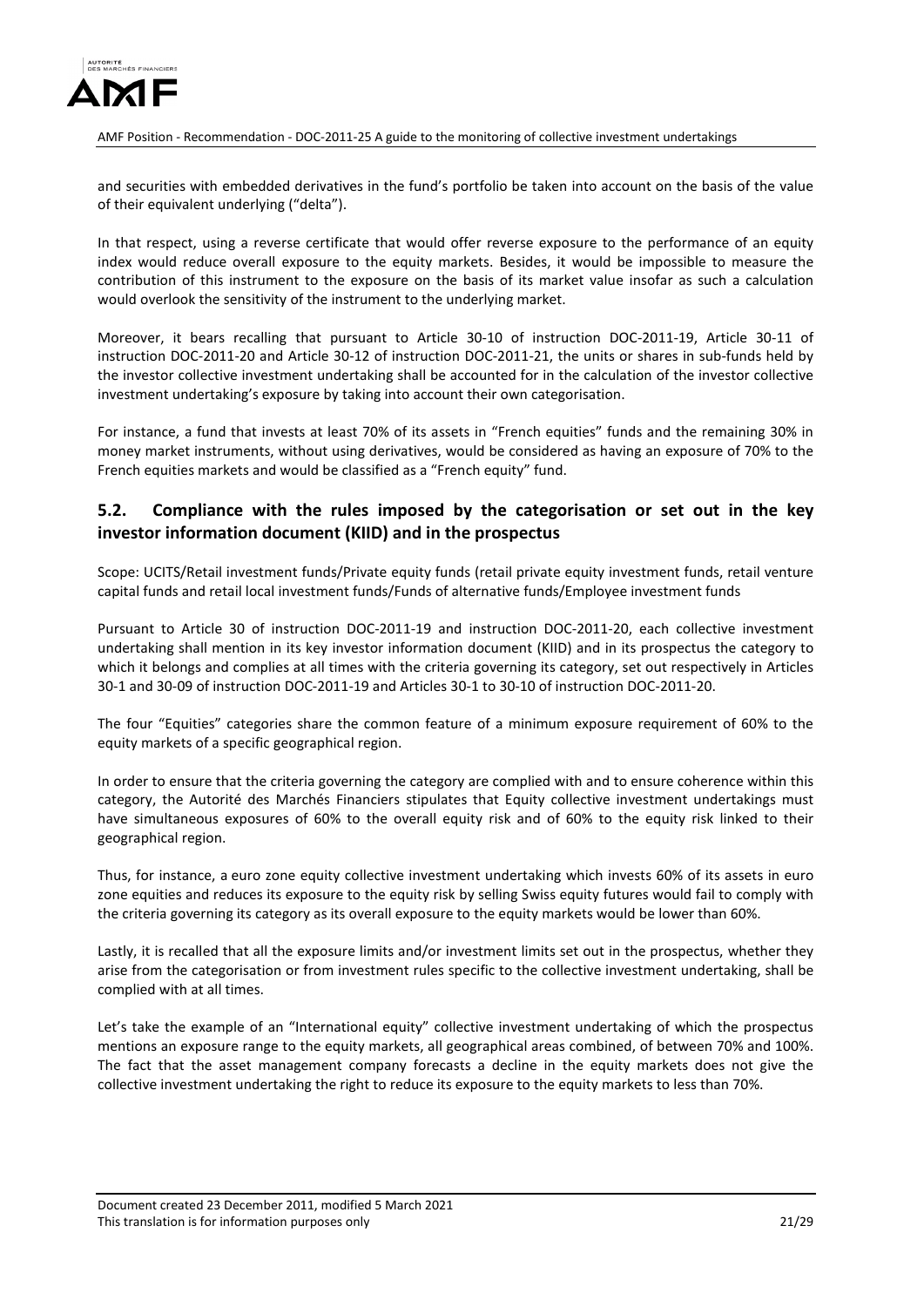

## <span id="page-21-0"></span>**5.3. Clarification of the definition of ancillary risk**

Scope: UCITS/Retail investment funds/Private equity funds (retail private equity investment funds, retail venture capital funds and retail local investment funds/Funds of alternative funds/Professional investment funds/Professional specialised funds/Professional private equity investment funds

For certain categories, exposures to currency or market risks which differ from that of the concerned geographical zone shall remain ancillary. The Autorité des Marchés Financiers considers, in that respect, that any exposure to a specific risk exceeding 10% of the fund's assets cannot possibly be considered ancillary.

Accordingly, a collective investment undertaking with an exposure of more than 10% to US bonds cannot fall in the category "bonds and other euro-denominated debt securities".

Moreover, the notion of ancillary risk used in the prospectus shall reflect the marginal nature of the said exposure. The aforementioned 10% limit can prove inadequate for certain categories of funds or certain types of management. An exposure below 10% cannot be considered ancillary then.

Accordingly, a diversified collective investment undertaking which mainly invests in money market instruments and which has an exposure of 8% or 9% to the commodity markets in order to outperform cannot pretend that such exposure is ancillary insofar as it is a performance driver and entails a significant degree of risk for the collective investment undertaking.

#### **Holding ancillary liquid assets**

Scope: UCITS/Retail investment funds/Private equity funds/Funds of alternative funds/Professional investment funds/Declared funds/Employee investment funds

Holding ancillary liquid assets may be justified, for example, in the following cases:

- in order to cover current or exceptional payments;
- in the case of sales of the fund's assets, for the time necessary to reinvest in other financial instruments;
- for a period of time strictly necessary when, because of unfavourable market conditions, the investment in financial instruments must be suspended.

Pursuant to paragraph 5.3 of this Position-Recommendation, it is considered in this regard that any exposure to a specific risk exceeding 10% of the fund's assets could not be qualified as ancillary. Where exceptional market conditions justify it, however, it is considered that a collective investment undertaking may increase this limit to 20% for liquid assets. In all cases involving UCITS, retail investment funds, professional investment funds, funds of alternative funds and employee investment funds, the liquid assets held, cumulated with the exposure to the factors mentioned in III of Article R. 214-21 and Article R. 214-32-29 of the Monetary and Financial Code, may not exceed 30%.

## <span id="page-21-1"></span>**5.4. Calculating overall risk in the case of arbitrage strategies**

Scope: UCITS/Retail investment funds/Private equity funds/Real estate funds/Funds of alternative funds/Employee investment funds/Professional investment funds

Pursuant to Articles 411-72 et seq. and Articles 422-51 to 422-60 of the AMF General Regulation, the performance achieved by a collective investment undertaking using the commitment calculation method is based on directional risks and should not be significantly based on trade-offs between these sources of risk. Therefore, a collective investment undertaking that uses trade-off strategies in a non-marginal manner, notably in the interest rate and currency markets, shall not use the commitment calculation method to calculate overall risk and shall use the VaR calculation method instead.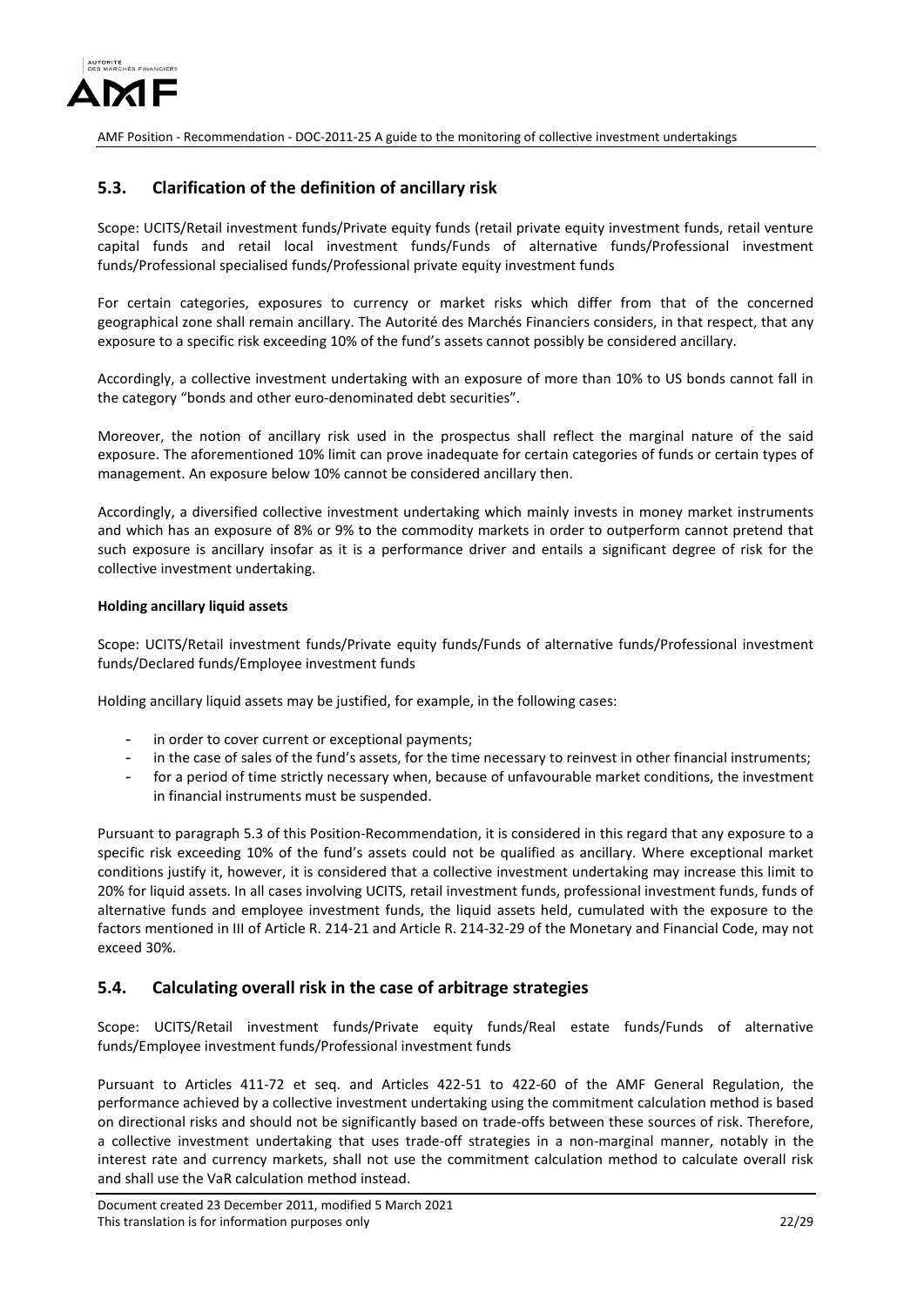

Determining the "material" character is left to the discretion of the asset management company. However, it shall rely on several criteria such as the contribution of the trade-off strategies to the fund's performance or risk profile. It cannot, most of the time, rely exclusively on the calculation of the percentage of the assets or exposure allocated to this strategy insofar as such a criterion does not ensure that the said strategy is not an important performance driver of the fund.

For instance, the fact that a trade-off strategy accounts for only 10% of the fund's assets does not imply necessarily that the performance depends significantly on this strategy.

The commitment calculation method can be used if the proportion of non-standard financial instruments is negligible.

## <span id="page-22-0"></span>**5.5. Offsetting exposure to index futures with a basket of equities as part of the commitment calculation method**

Scope: UCITS/Retail investment funds/Private equity funds/Real estate funds/Funds of alternative funds/Employee investment funds/Professional investment funds

Articles 411-75, 422-54 and 422-176 of the AMF General Regulation allows offsetting exposure to index futures with a basket of assets replicating this index. Offsetting is possible as soon as a basket of assets replicates the underlying index to the futures positions.

Accordingly, it is impossible to offset exposure to an index derivative with only one asset.

Let's take the example of a collective investment undertaking which almost exclusively invests in French equities, safe for one German stock with a put option on the DAX index. It is impossible to offset the short position on the DAX with the German stock on the grounds that the reference markets are the same because the stock does not replicate the DAX.

In addition, it should be specified that offsetting depends on the quality of the replication. In that respect, where the basket of assets does not exactly replicate the index, offsetting cannot be total and should be adjusted with a replication coefficient which takes into account several criteria such as the tracking error, correlation or the weight of the stocks in the index. It is the duty of the management company to define the coefficient applied and ensure that the criteria adopted are consistent with the replication effectively implemented.

Where a collective investment undertaking invests in 20 stocks in the CAC 40 and that it also sells futures on the index, the short position can partially be offset with the basket of shares by taking into account the correlation between the performance of the basket of 20 stocks and that of the index when determining the offsetting level for instance.

## <span id="page-22-1"></span>**5.6. Using the VaR calculation method when measuring overall risk**

Scope: UCITS/Retail investment funds/Private equity funds/Real estate funds/Funds of alternative funds/Employee investment funds/Professional investment funds

Pursuant to Articles 411-71-1 et seq., 422-50 et seq. and 422-176 of the AMF General Regulation, a collective investment undertaking using the VaR calculation method to measure overall risk may lay out a reference portfolio with the same risk profile (or the same allocation) as that of the collective investment undertaking. The VaR of the collective investment undertaking is then compared to the reference portfolio's VaR (relative VaR).

When the management company chooses not to lay out a reference portfolio, the regulatory requirements governing overall risk command that the VaR of the collective investment undertaking be compared to a fixed threshold (absolute VaR).

Document created 23 December 2011, modified 5 March 2021 This translation is for information purposes only 23/29 and 23/29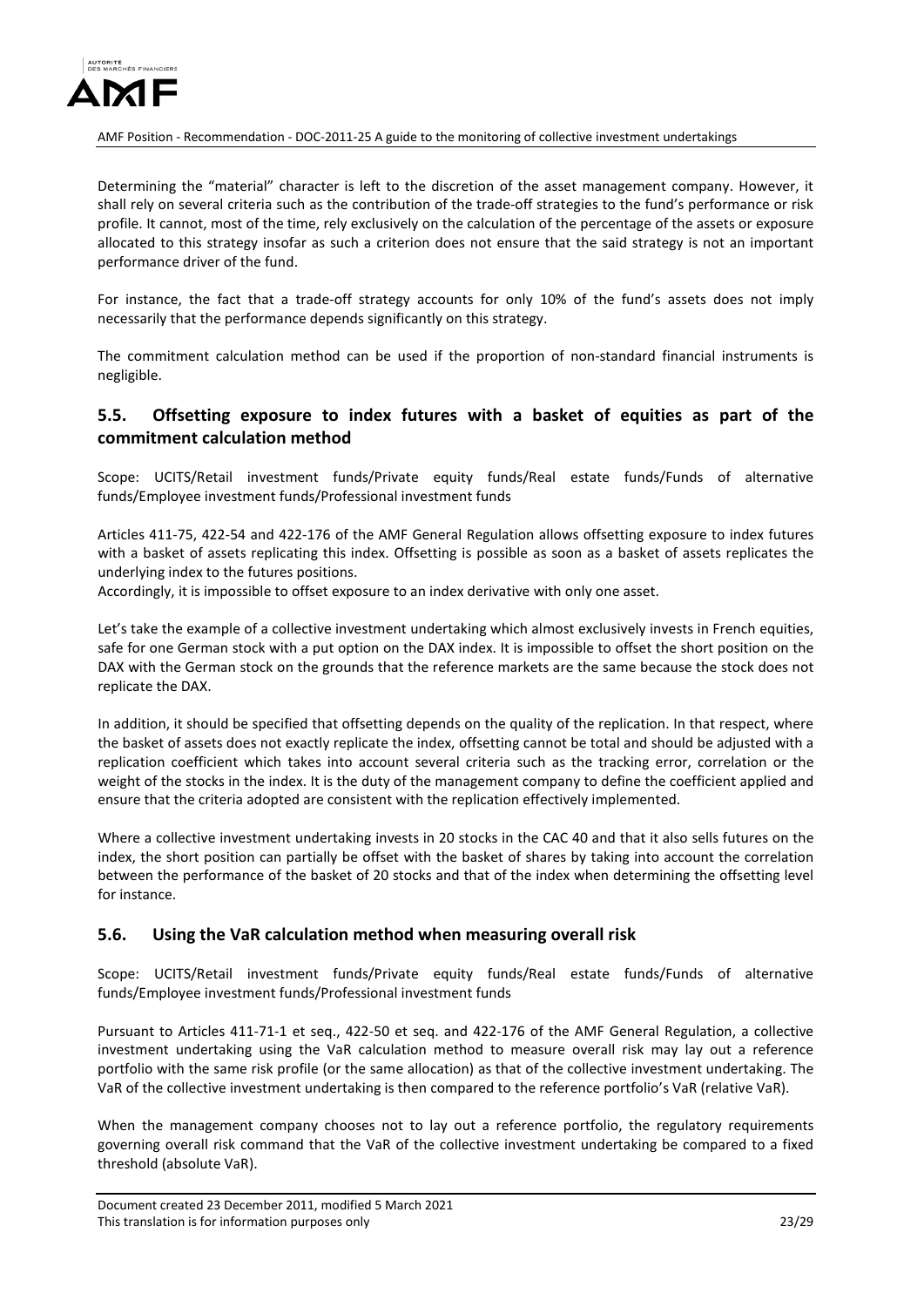

It shall be reminded that:

- This choice must be justified;

- A collective investment undertaking which fails to comply with the requirements of the predetermined calculation method cannot change its method ("breach");

- If the risk profile can easily change, the relative VaR cannot be used;

- The reference portfolio is based on a non-leveraged benchmark (with not leverage effect)

## <span id="page-23-0"></span>**5.7. Distinction between the historical VaR and the ex post VaR**

Scope: UCITS/Retail investment funds/Private equity funds/Real estate funds/Funds of alternative funds/Employee investment funds/Professional investment funds

The Autorité des Marchés Financiers noticed, in the context of monitoring collective investment undertakings and asset management companies, that there seems to be confusion between the notions of historical VaR and ex post VaR.

The historical VaR is one of the methods usually used by the financial industry to calculate the VaR. It is based on the assumption that the distribution of returns observed from the historical data will happen again in the future. It consists of reconstituting the return history of the static portfolio on the basis of the historical returns of the different risk factors present in the portfolio at the time of calculation and over the time period considered and then determining the percentile of the series obtained corresponding to the target confidence level.

Where there are 250 historical data and where the confidence level stands at 99%, the historical VaR is the third value in the ordered list of the portfolio's reconstituted performances.

The ex post VaR is the maximum dynamic loss suffered by the real portfolio over a set time frame, depending on a determined confidence threshold in a given time period.

If the ex post VaR (99%, 1 day) of a fund over a twelve-month period is 3%, this means that the fund achieved a daily performance of more than [-3%] in 99% of the cases in the past year.

In a nutshell, the historical VaR measures the ex ante risk and makes it possible to estimate the probabilistic loss suffered by a portfolio on the basis of its composition at the time of calculation while the ex post VaR is a result that reflects the dynamic behaviour of the portfolio afterwards.

### <span id="page-23-1"></span>**5.8. Backtesting VaR models**

Scope: UCITS/Retail investment funds/Private equity funds/Real estate funds/Funds of alternative funds/Employee investment funds/Professional investment funds

Pursuant to II of Article 15 of instruction 2011-15, the VaR models used need to be backtested in order to ensure that the net asset value of the CIS is consistent with the risk measurement procedures used.

The backtesting method has to be defined by the asset management company and it must suit the strategies implemented and the management methods adopted.

Let's take the example of a collective investment undertaking which calculates its VaR (99%, 20 days) at each net asset value determination date.

As part of the backtesting process, the management company can, for instance, compare the weekly performance of the collective investment undertaking with the estimated probabilistic loss measured by the VaR and, then, count the number of times when the performance has been lower than the VaR over the time period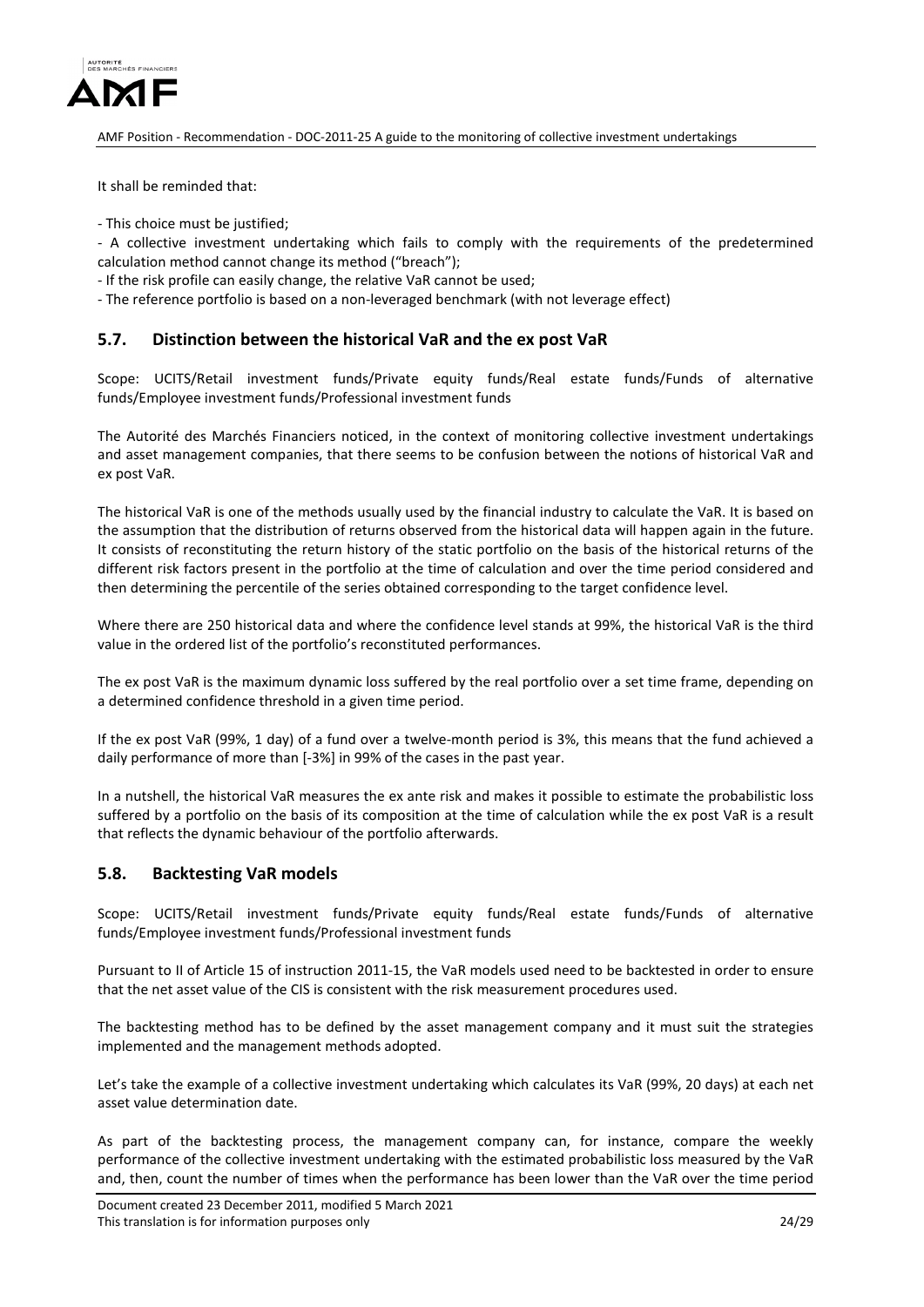

considered. The overshooting percentage (also called exceptions) can then be compared to the 20% threshold (of which it is assumedly very close), which is the risk threshold corresponding to the confidence threshold for calculating the VaR (99%)

Conversely, comparing the fund's ex post VaR to the risk threshold may not be considered, in most cases, the only sufficient backtesting method to validate a model, although it allows a preliminary consistency check.

## <span id="page-24-0"></span>6. INFORMATION TO INVESTORS

## <span id="page-24-1"></span>**6.1. Determining the investment objective on the basis of market assumptions made by the management company**

Scope: Collective investment undertakings

The management company shall ensure that the investment objective of the collective investment undertaking is consistent with the investment strategy it looks to implement to reach the said objective, in particular when it plans setting a quantified performance objective. Indeed, although the latter is not a commitment to results, it shall nevertheless be defined on the basis of assumptions likely to occur.

Asset management companies which carry out simulations of past performances to justify setting a performance objective in the key investor investment document (KIID) and in the prospectus of a collective investment undertaking shall be able to take into consideration the limits of the simulation carried out and the particular circumstances (notably specific market conditions) of the time period over which these simulations are carried out. It is necessary that the quantified performance objective be consistent with the nature of the risks entailed by the investment strategy.

In the case of equity markets yielding an annual return on investment of 7% over a five-year time period, an equity collective investment undertaking, managed on the basis of a backtested quantitative model over a threeyear time period of strong rally in the equity markets, cannot set an annual performance objective of 10% on this basis alone.

# <span id="page-24-2"></span>**6.2. Consistency of certain types of UCITS transformations or of certain movements in liabilities with the information provided to investors**

Scope: Collective investment undertakings

In the case of some specific transformations of collective investment undertakings (for instance, the transformation of a UCITS into a feeder UCITS or the opposite, mergers), the management company shall ensure that the practical arrangements for the transformation are not likely to undermine the exposure to which investors are entitled under the prospectus predating and postdating the transformation.

Let's take the example of an index UCITS replicating the CAC 40 index which becomes the feeder fund of a master UCITS, yet using the same management strategy. It seems natural that investors in the fund be not temporarily desensitised to the price movements in the CAC 40 index during the transformation. They shall continue to benefit from an index-based management strategy without being impacted by the transformation procedures (deadline for subscribing for units in the master fund, subscription net asset value, valuation procedures).

Similarly, where these transformations result in important subscription/redemptions orders, the asset management company shall ensure:

Document created 23 December 2011, modified 5 March 2021 This translation is for information purposes only 25/29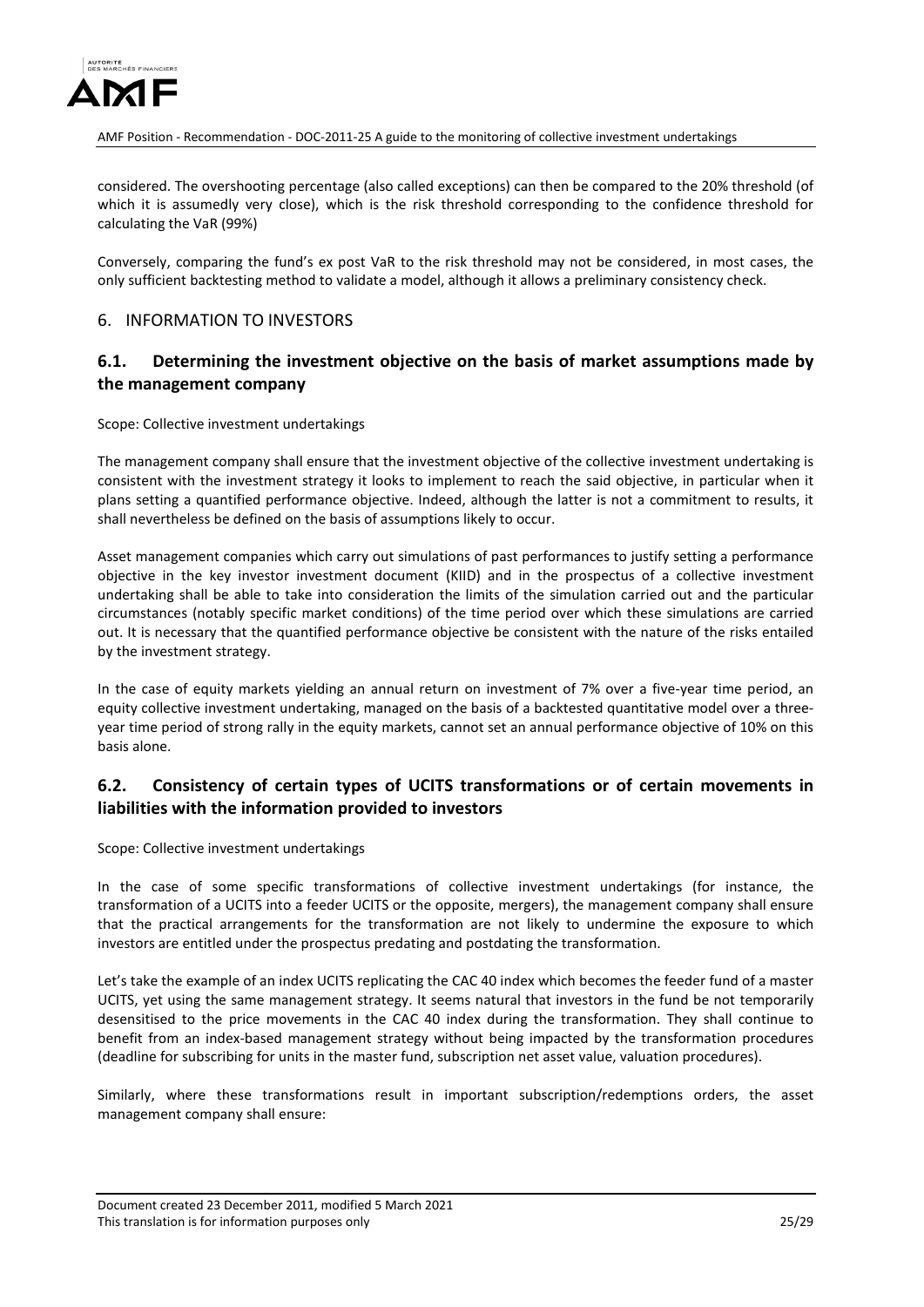

- On the one hand, that these movements in the fund's liabilities do not result in important changes in the risk profile of the collective investment undertaking which may affect investors who retain their units during the interim period;

- On the other hand, that these movements in the fund's liabilities do not result in too high friction costs associated with changes in the assets under management.

Accordingly, a management company which is aware that some of its investors intend to transform their direct exposure to the collective investment undertaking to an exposure to this undertaking through a feeder collective investment undertaking shall take steps to ensure that the exposure of the collective investment undertaking to equities does not vary disproportionately during the successive divestment and reinvestment stages and that other investors in the collective investment undertaking are not impacted by the transaction or commission fees associated with these sharp movements in the structure of the fund's liabilities.

## <span id="page-25-0"></span>**6.3. Mergers and information to investors**

Scope: Collective investment undertakings

Overall, mergers are carried out by exchanging units in the receiving collective investment undertaking for units in the absorbed collective investment undertaking. Although this action is not considered a subscription, and consequently not strictly governed by the investment conditions of the receiving collective investment undertaking, the merger shall not aim at circumventing the receiving collective investment undertaking's investment conditions. Thus, it is the duty of the management company to ensure, prior to the launch of the merger, that the conditions for purchasing units or shares in the receiving collective investment undertaking are equivalent to the conditions for purchasing units or shares in the absorbed collective investment undertaking which prevailed when it was marketed.

For instance, if the subscription amount of the receiving collective investment undertaking is lower than €100,000 while the subscription amount of the absorbed collective investment undertaking is €1,000, the planned merger would allow investors in the absorbed collective investment undertaking to invest in the receiving collective investment undertaking although the investment conditions of the two are different. Conversely, if the subscription amount of the absorbed collective investment undertaking is €1,000 and the receiving collective investment undertaking is transformed prior to the merger in order to align the investment conditions of the receiving collective investment undertaking with those governing the absorbed collective investment undertaking, the investment conditions of the two collective investment undertakings are then equivalent and the merger may be completed.

Besides, in the specific case of mergers involving a receiving fund offering several categories of units, if the units held by investors in the absorbed fund are transferred to a single category of units for practical reasons, the draft letter to be sent to the investors shall:

- highlight the existence of other categories of units;

- offer investors who meet the investment conditions the possibility to transfer their assets to the category of their choice in order to benefit from more favourable tariff conditions.

## <span id="page-25-1"></span>**6.4. Informing investors about the guaranteed principal amount**

Scope: UCITS/Retail investment funds/Private equity funds/Real estate funds/Real estate investment trusts/Funds of alternative funds/Professional investment funds/Professional real estate funds/Declared funds/Employee investment funds/Film investment funds

Where a collective investment undertaking or investors in a collective investment undertaking are being offered a redemption guarantee for some or all of the invested capital, investors shall be informed precisely about the amount of the guarantee in the regulatory documents.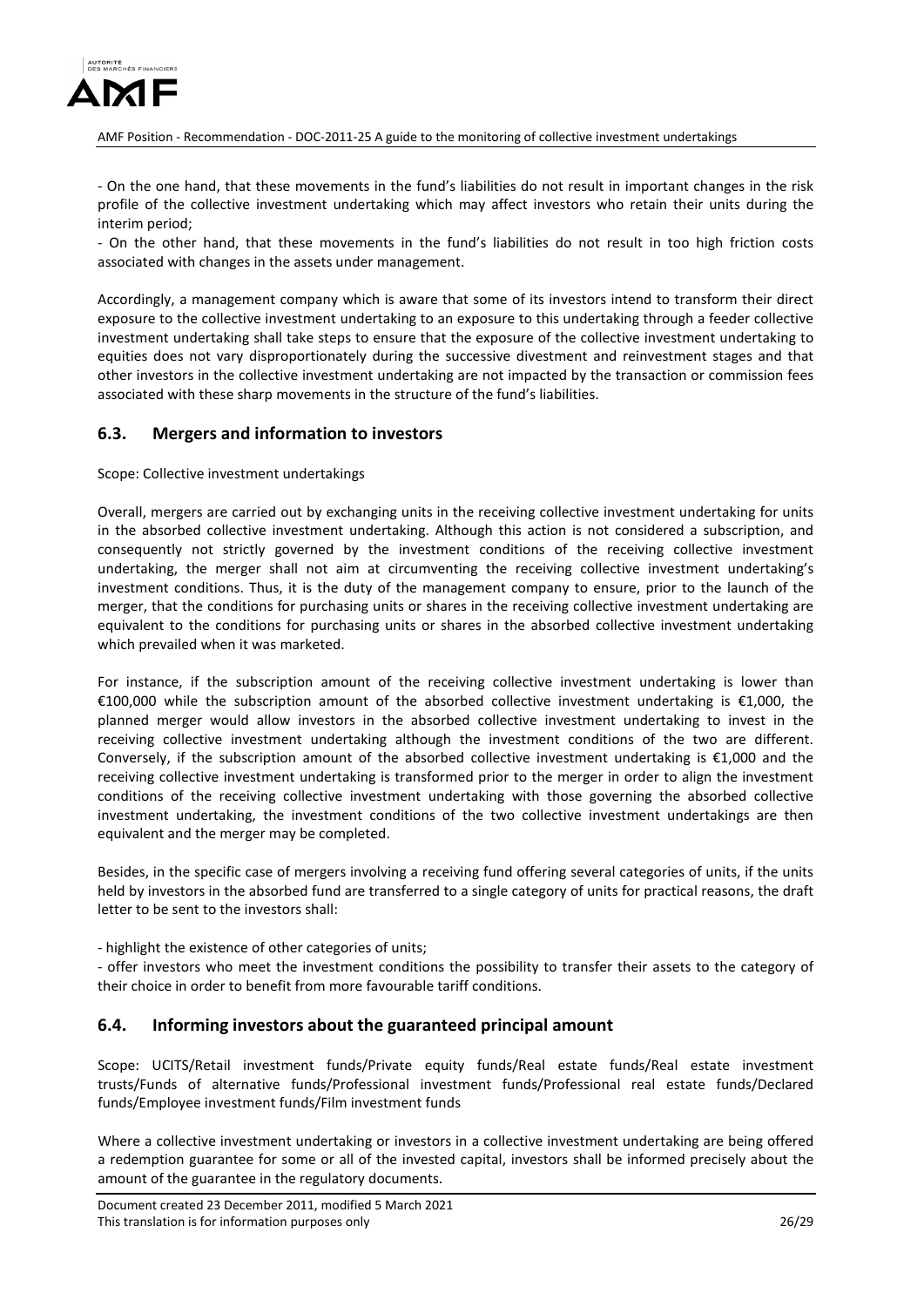

For instance, if the guarantee does not cover the subscription fees, this should be mentioned in the regulatory documents. Similarly, if the guarantee is before tax, this information shall be clearly mentioned in order to provide investors with accurate information.

See also AMF Position-Recommendation DOC 2011-24 and AMF Position-Recommendation DOC 2011-05.

# <span id="page-26-0"></span>**6.5. Consistency of the information provided in the key investor information document (KIID) and in the prospectus with the information disseminated in the marketing materials of the collective investment undertaking**

Scope: Collective investment undertakings

The information disclosed in the key investor information document and in the prospectus when the collective investment undertaking files for approval shall always be consistent with the information disclosed in the marketing materials. Management companies are required to pay particular attention to this issue.

The marketing materials of a collective investment undertaking which promotes an investment strategy based on the selection of small caps from emerging countries cannot possibly suggest that this investment outperforms a European blue-chip index.

This remark may also apply to the regulatory documents released by the collective investment undertakings which do not articulate a key investor information document and prospectus.

### <span id="page-26-1"></span>**6.6. Marketing AIFs reserved for 20 investors**

Scope: AIFs

Reserved AIFs shall not be listed, advertised, sold or be subject to any other type of solicitation to the general public. This category of investors is intended to host the AIF incorporated on demand of a limited number of investors (a maximum of 20 persons). The funds concerned shall not be actively marketed, even though it is aimed at a limited number of investors.

Besides, the fact that these funds are reserved for specific investors implies that the regulatory documents they release are not available to the general public. For purposes of consistency, they cannot be communicated to funds open to all investors since this would be like distributing to the general public funds which are meant to be held by a limited number of investors.

# <span id="page-26-2"></span>**6.7. Transformation of a fund established with a pre-determined time horizon (excluding formula funds)**

Scope: Collective investment undertakings, excluding formula collective investment undertakings

Dissolution

Several funds have filed with the AMF for early dissolution.

These files are particular insofar as dissolution would occur before the planned maturity date, thereby allowing investors to have their units or shares redeemed before the end of the investment period on the basis of which they subscribed and on the basis of which the with the collective investment undertaking should have been managed initially. Moreover, where investors have their capital guaranteed at maturity, early dissolution would prevent them from benefiting from this guarantee within the anticipated timeframe.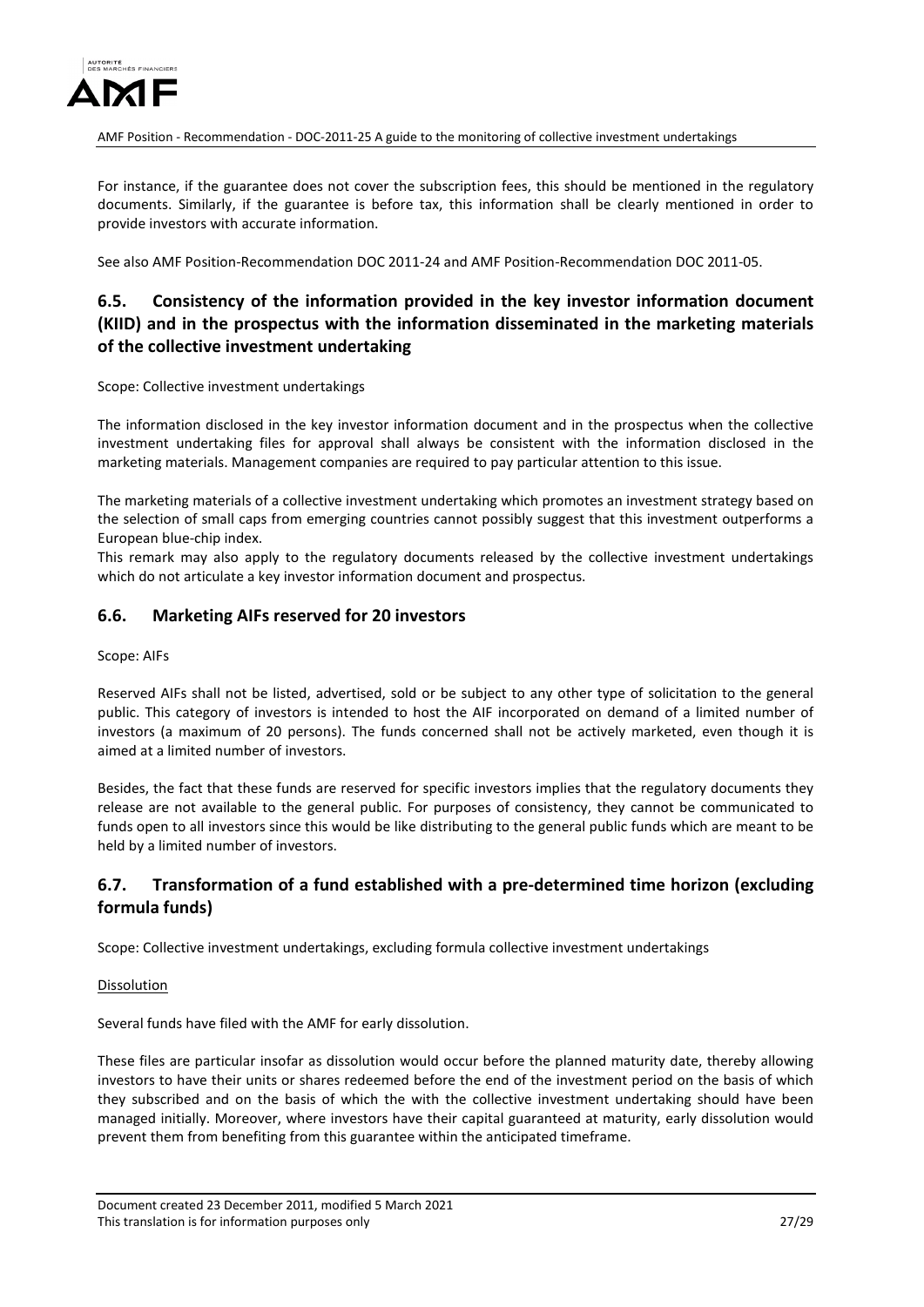

These files require that the right balance between investor protection and the requirements imposed on the asset management companies be found. Indeed, these requirements can prove to be so stringent that early dissolution becomes preferable, in the interests of the investors, to continuing to manage the fund. This may be the case where a fund using an insurance portfolio strategy is forced to invest in monetary assets because of a sharp decline in the markets.

The AMF shall then review the conditions under which the asset management company takes into account the interest of the investors and the potential loss they could suffer, the loss of opportunity, the subscription fees and the other costs associated with the dissolution.

#### Transformation

Some asset management companies have developed and marketed with the collective investment undertakings according to a pre-determined maturity date and wish to transform these products into similar products at maturity.

It is desirable that these transformations give rise to a positive action by the investor so that its subscription in the fund is not tacitly extended. However, failing this, it is possible to change a collective investment undertaking built for, and marketed over, a pre-determined time period which has expired into a product using the same investment strategy and having the same time horizon, provided that the following conditions are met:

The new fund shall leave enough time to investors to make their investment decision (i.e. holding their units) depending on the frequency of the net asset value calculation and have their exposure to dynamic assets renewed at the end of this period only. During this period, investors shall have the possibility to redeem units free of charges.

Example:

- o A two-week time period for a fund with weekly liquidity is not enough.
- o A one-month period for a fund with daily liquidity is a possible option.
- The information provided to investors, by mail and before the fund expires, shall contain several pieces of information. It shall specify that the new investment product has been conceived in continuity with the preceding investment and the management procedures shall be stipulated. A new investment objective shall be proposed by the asset management company. Two assumptions shall be proposed in the letter:
	- $\circ$  Should the investor wish to recover the capital initially invested, or should he decide to shift to a new investment profile, it must be offered the possibility to have its shares redeemed.
	- $\circ$  Conversely, should the investor wish to invest in a similar product and subscribe for units in a fund with a pre-determined investment period, the asset management company shall inform the said investor that it retains its units and that it holds units in the new fund.

# <span id="page-27-0"></span>7. MONITORING OF EXCHANGE-TRADED FUNDS (ETFs)

### **Recommendation**

**In the event of a significant reduction in the liquidity of the underlying assets of an index followed by an ETF, or significant valuation problems, it is recommended that the asset management company promptly inform the AMF of its action plan and justify its written decision to suspend or continue honouring subscriptions and redemptions on the primary market, in the best interests of the holders.**

**Considering the management ETFs, if the fund lends or borrows securities or uses OTC derivatives, the AMF recommends that the asset management company draw up an action plan including the various options in terms of managing the ETF if one or more counterparties defaults, in the best interests of the holders.**